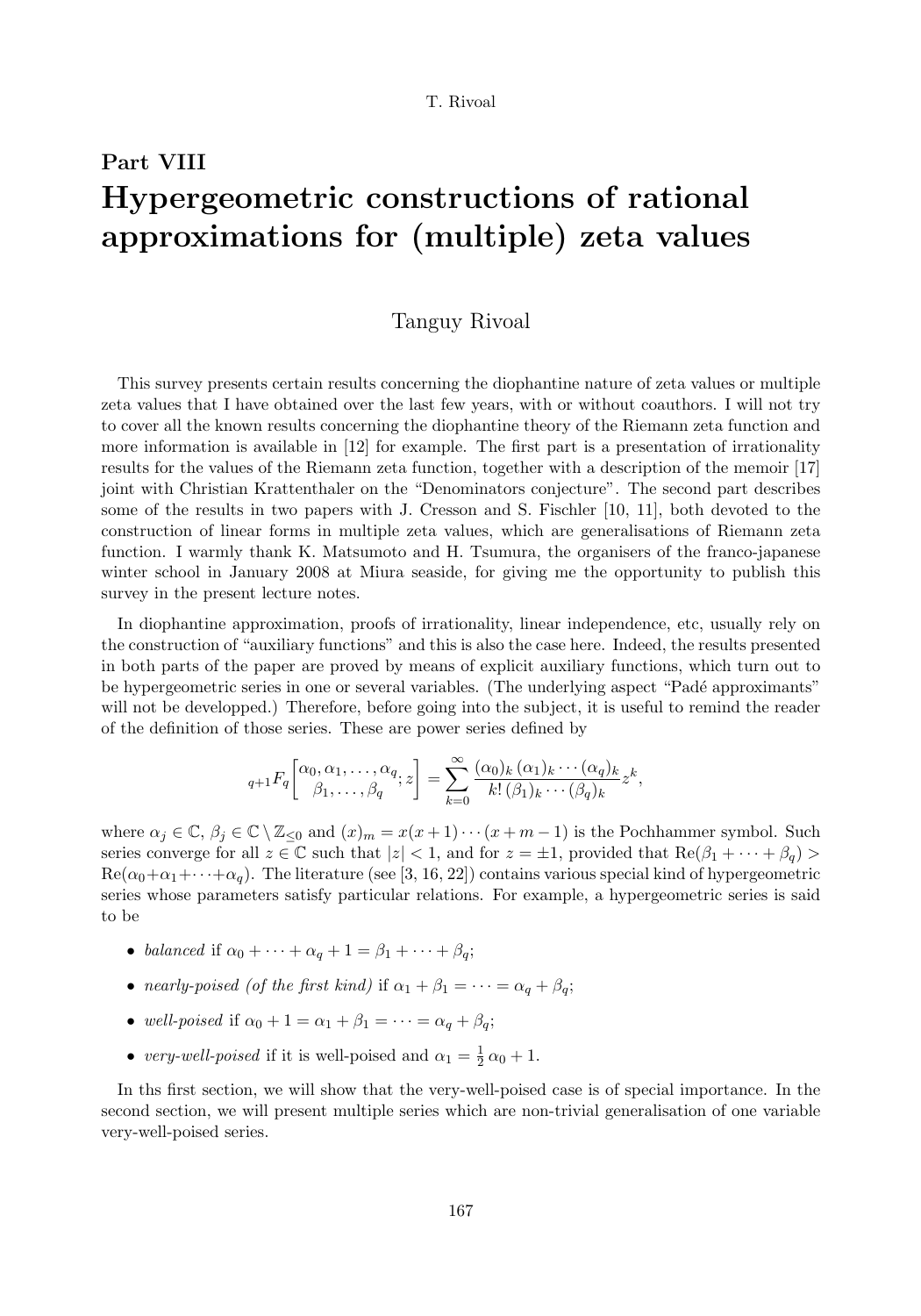# 1 Values of the Zeta function and the Denominators Conjecture

In this section, we discuss the appearance of *very-well-poised hypergeometric series* as a tool for studying the diophantine nature of the values of the Riemann zeta function at positive integers. In this context, we give examples of an important and general experimental phenomenon known as the Denominators Conjecture which in principle should enable us to obtain better irrationality results. We explain the ideas behind its proof which was obtained by C. Krattenthaler and the author in [17].

#### 1.1 A general construction

A simple way of proving irrationality results for zeta values is to start with a rational function of the form

$$
R_n(k) = \frac{Q_n(k)}{(k(k+1)\cdots(k+n))^A} = \frac{Q_n(k)}{(k)_{n+1}^A} \in \mathbb{Q}(k),
$$

where  $n \geq 0$  and  $A \geq 1$  are integers,  $Q_n(k) \in \mathbb{Q}[k]$ , and then consider the series

$$
S_n(z) = \sum_{k=1}^{\infty} R_n(k) z^{-k}
$$

which we assume to be convergent for  $z = 1$ , forcing  $\deg(Q_n(k)) \leq A(n+1) - 2$ . Then, by partial fractions expansion of  $R_n(k)$ , it is easy to prove that there exist polynomials  $(P_{i,n}(z))_{i=0,\dots,n}$  in  $\mathbb{Q}[z]$ , of degree at most *n* such that

$$
S_n(z) = P_{0,n}(z) + \sum_{j=1}^{A} P_{j,n}(z) \operatorname{Li}_j(1/z).
$$

Here, we have encountered the polylogarithmic functions defined by  $\text{Li}_s(z) = \sum_{k=1}^{\infty} z^k / k^s$  for  $s \ge 1, |z| \le 1$  and  $(s, z) \ne (1, 1)$ . Note that for  $s \ge 2$ ,  $\text{Li}_s(1) = \zeta(s)$  and  $\text{Li}_s(-1) = (1 - 2^{1-s})\zeta(s)$ . Furthermore, under these conditions, it can be proved that  $d_n^{A-j}P_{j,n}(z) \in \mathbb{Z}[z]$ , where  $d_n =$ l.c.m. $\{1, 2, \ldots, n\}$ , and  $P_{1,n}(1) = 0$ . Consequently, we have that

$$
d_n^A S_n(1) = p_{0,n} + \sum_{j=2}^A p_{j,n} \zeta(s),
$$

where  $p_{j,n} = d^A P_{j,n}(1) \in \mathbb{Z}$  (and a similar expression for  $S_n(-1)$ ).

We also have at our disposal the "differential" trick which generalises the previous construction: let  $C \geq 0$  be an integer and consider the series

$$
S_{n,C}(z) = \sum_{k=1}^{\infty} \frac{1}{C!} \frac{\partial^C R_n(k)}{\partial k^C} z^{-k}.
$$

Then there exist a polynomial  $\tilde{P}_{0,n}(z) \in \mathbb{Q}[z]$ , of degree at most n, depending on C such that

$$
S_{n,C}(z) = \tilde{P}_{0,n}(z) + (-1)^C \sum_{j=1}^{A} {j + C - 1 \choose j-1} P_{j,n}(z) \operatorname{Li}_{j+C}(1/z)
$$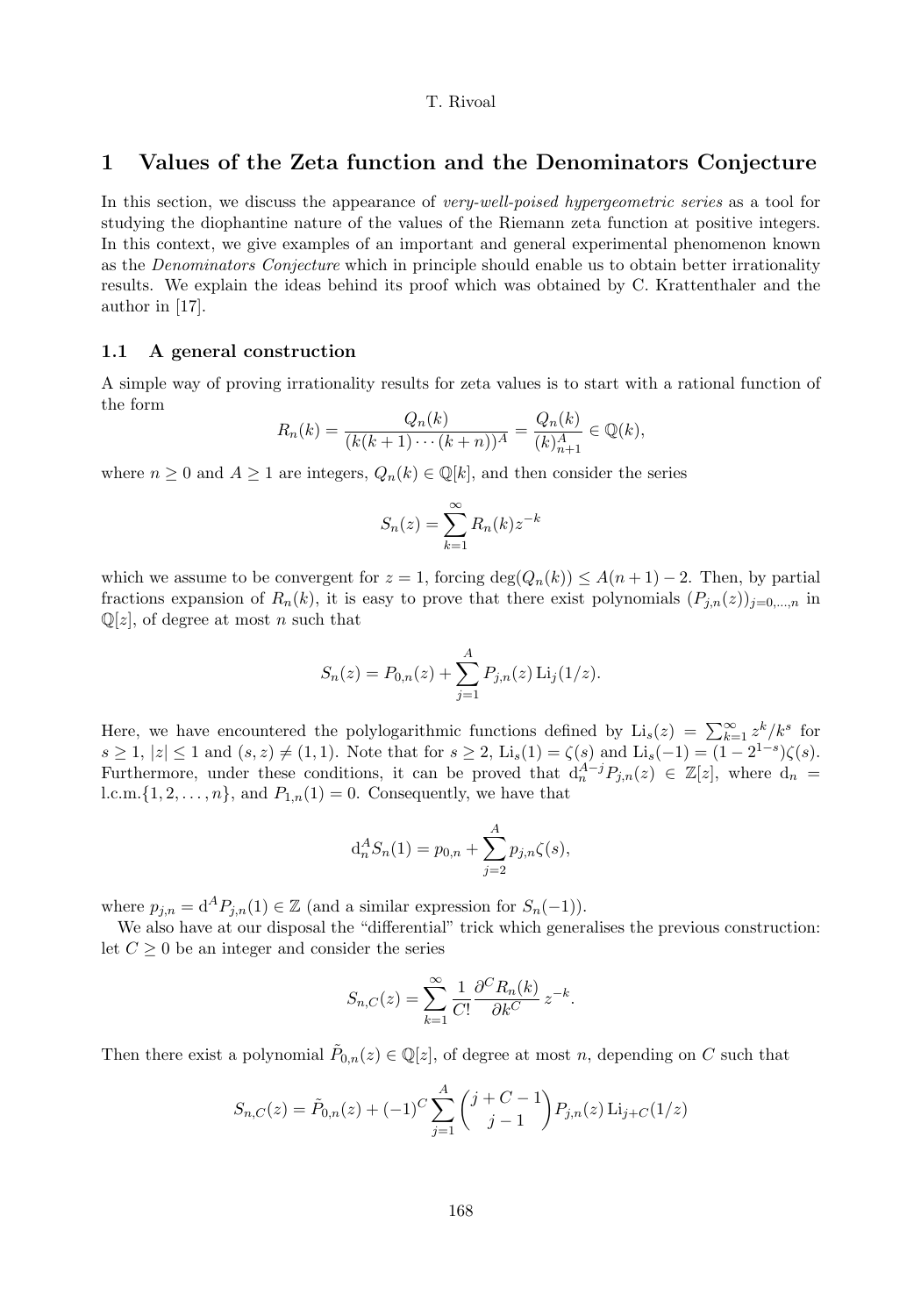where the  $P_{j,n}$  are as above and the polylogarithms are shifted by C. It can be proved that  $d_n^{A+C} \tilde{P}_{0,n}(1) \in \mathbb{Z}$ , hence there exist integers  $\tilde{p}_{j,n}$  such that

$$
d_n^{A+C} S_{n,C}(1) = \tilde{p}_{0,n} + \sum_{j=2}^A \tilde{p}_{j,n} \zeta(C+j),
$$

and a similar expression holds for  $S_{n,C}(-1)$ . Given this very general construction, the problem is now to choose suitably A and  $Q_n(k)$  in order to apply the following criteria for linear independence, due to Nesterenko [18].

**Theorem 1.1.** Given N real numbers  $\theta_1, \theta_2, \ldots, \theta_N$ , suppose there exist N sequences  $(p_{\ell,n})_{n\geq 0}$  of integers such that  $(i) \left| \sum_{\ell=1}^{N} p_{\ell,n} \theta_{\ell} \right| = \alpha^{n+o(n)}$  and  $(ii) \forall \ell = 1,\ldots,N, |p_{\ell,n}| \leq \beta^{n+o(n)}$ , for some reals  $\alpha, \beta > 0$ . Then,

$$
\dim_{\mathbb{Q}}(\mathbb{Q} \theta_1 + \mathbb{Q} \theta_2 + \dots + \mathbb{Q} \theta_N) \ge 1 - \frac{\log(\alpha)}{\log(\beta)}
$$

If we are only interested in proving the irrationality of one of the numbers  $\theta_{\ell}$ , then we don't have to check the condition (ii), but only to prove that  $\alpha < 1$  to get a dimension  $> 1$ . Furthermore, in this case, the proof of Theorem 1.1 is straightforward. Finally, to get asymptotic values which are as small as possible for  $|S_{n,C}(\pm 1)|^{1/n}$ , heuristically, the first terms of the sum should be cancelled, *i.e.*,  $Q_n(k)$  should have a factor  $((k-1)...(k-m))^B = (k-m)_m^B$ , where  $B > C$  (to cancel the effect of the  $C<sup>th</sup>$ -derivative on  $R_n(k)$ ). The parameter m will always be of the form rn for a suitable integer  $r \geq 1$ .

# 1.2 Irrationality of some values of zeta at the integers

It is well-known that  $\zeta(2) = \pi^2/6$ , a result due to Euler, and Legendre proved that  $\pi^2$  is irrational. Hence one concludes that  $\zeta(2)$  is also irrational. But this proof uses a shortcut and it is an interesting problem to prove the irrationality of  $\zeta(2)$  without using it. This problem was first solved by Apéry [2], who showed that there exist two sequences  $(\alpha_n)_{n\geq 0}$  and  $(\beta_n)_{n\geq 0}$  such that  $\alpha_n \in \mathbb{Z}, d_n^2 \beta_n \in \mathbb{Z}$ , where  $d_n = l.c.m\{1, 2, \dots, n\} = e^{n+o(n)}$ , and

$$
\lim_{n \to +\infty} |d_n^2(\alpha_n \zeta(2) - \beta_n)|^{1/n} = e^2 \left(\frac{\sqrt{5} - 1}{2}\right)^5 < 1.
$$
\n(1.1)

.

These properties immediately imply that:

**Theorem 1.2.**  $\zeta(2)$  is irrational.

There are many different ways of constructing these sequences and the following "hypergeometric" one is particularly simple:

$$
\alpha_n \zeta(2) - \beta_n = (-1)^n \frac{n!^4}{(2n+1)!^2} {}_3F_2 \left[ \begin{array}{c} n+1, n+1, n+1, n+1 \\ 2n+2, 2n+2 \end{array} ; 1 \right]
$$
  
= 
$$
(-1)^n n! \sum_{k=1}^{\infty} \frac{(k-n)_n}{(k)_{n+1}^2} = (-1)^n \int_0^1 \int_0^1 \frac{x^n (1-x)^n y^n (1-y)^n}{(1-(1-x)y)^{n+1}} dx dy.
$$

This hypergeometric series is nearly poised of the first kind. The series on the second line is suitable for proving, after just expanding in partial fractions the rational function  $n!(k-n)_n/(k)_{n+1}^2$ , the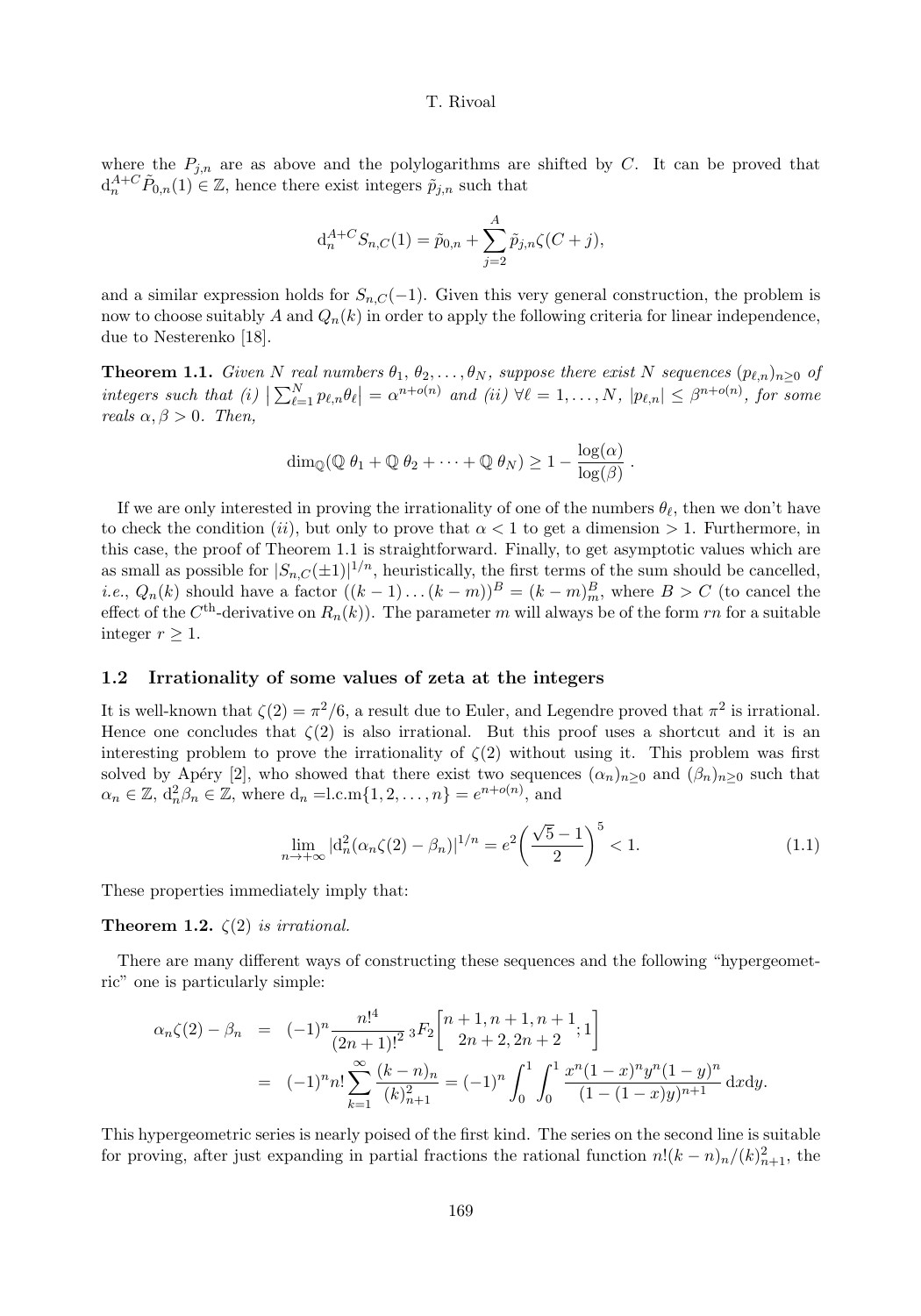existence of  $\alpha_n$  and  $\beta_n$ , while the integral, due to Beukers [5], immediately gives (1.1). The equality between the series and the integral is a straightforward computation. Furthermore, we obtain

$$
\alpha_n = \sum_{j=0}^n \binom{n}{j}^2 \binom{n+j}{n} = {}_3F_2 \begin{bmatrix} -n, -n, n+1 \\ 1, 1 \end{bmatrix}.
$$

We now move to the case of  $\zeta(3)$ . Contrary to  $\zeta(2)$ , there is no known shortcut for proving the irrationality of  $\zeta(3)$  and in fact, conjecturally, this number has no algebraic relation with  $\pi$ . Apéry's great achievement was to give the first proof of this fact (see  $[2]$ ). He proved that there exist two sequences  $(a_n)_{n\geq 0}$  and  $(b_n)_{n\geq 0}$  such that  $a_n \in \mathbb{Z}$ ,  $d_n^3 b_n \in \mathbb{Z}$  and

$$
\lim_{n \to +\infty} |d_n^3(2a_n\zeta(3) - b_n)|^{1/n} = e^3(\sqrt{2} - 1)^4 < 1.
$$

These properties imply that:

**Theorem 1.3.**  $\zeta(3)$  is irrational.

Once again, there exist many ways of constructing these sequences. Gutnik [14] and Beukers [6] essentially proposed the following independently:

$$
2a_n \zeta(3) - b_n = -\sum_{k=1}^{\infty} \frac{\partial}{\partial k} \left( \frac{(k-n)_n^2}{(k)_{n+1}^2} \right)
$$
  
= 
$$
\int_0^1 \int_0^1 \int_0^1 \frac{x^n (1-x)^n y^n (1-y)^n z^n (1-z)^n}{(1-(1-(1-x)y)z)^{n+1}} dxdydz.
$$

Strictly speaking, the series is not hypergeometric but is linked to the solutions of a certain hypergeometric differential equation. Here, the equality between the series and the triple Beukers' integral [5] is not completely straightforward. Finally, we have

$$
a_n = \sum_{j=0}^n \binom{n}{j}^2 \binom{n+j}{n}^2 = {}_4F_3 \left[ \begin{matrix} -n, -n, n+1, n+1 \\ 1, 1, 1 \end{matrix} ; 1 \right].
$$

We now try to give a new and more complicated proof of the irrationality of  $\zeta(2)$ : the reason for this will become clear later. Let's consider the following very-well-poised hypergeometric series

$$
\mathbf{S}_n = n! \sum_{k=1}^{\infty} \left( k + \frac{n}{2} \right) \frac{(k-n)_n (k+n+1)_n}{(k)_{n+1}^3} (-1)^k
$$
\n
$$
= \frac{n!^5 (3n+2)!}{2(2n+1)!^4} {}_6F_5 \left[ \frac{3n+2}{\frac{3}{2}n+1}, \frac{3n+2}{2n+2}, \dots, \frac{3n+1}{2n+2}; -1 \right],
$$
\n(1.2)

which fits into our general scheme. A priori,  $\mathbf{S}_n \in \mathbb{Q} + \mathbb{Q}\zeta(2) + \mathbb{Q}\zeta(3)$  but due to the very special form of the numerator (we will explain this later), we have  $S_n = -p_n \frac{1}{2} \zeta(2) - q_n$ , where  $d_n p_n$ and  $d_n^3 \mathbf{q}_n$  are integers. Unfortunately, such estimates are not enough to give a new proof of the irrationality of  $\zeta(2)$ , but this would be the case if we could "throw away" one power of  $d_n$  for  $\mathbf{p}_n$ and  $\mathbf{q}_n$ . It is possible to give the following expression for  $\mathbf{p}_n$ .

$$
\mathbf{p}_n = (-1)^{n+1} \sum_{j=0}^n \left(\frac{n}{2} - j\right) \binom{n}{j}^3 \binom{n+j}{n} \binom{2n-j}{n}
$$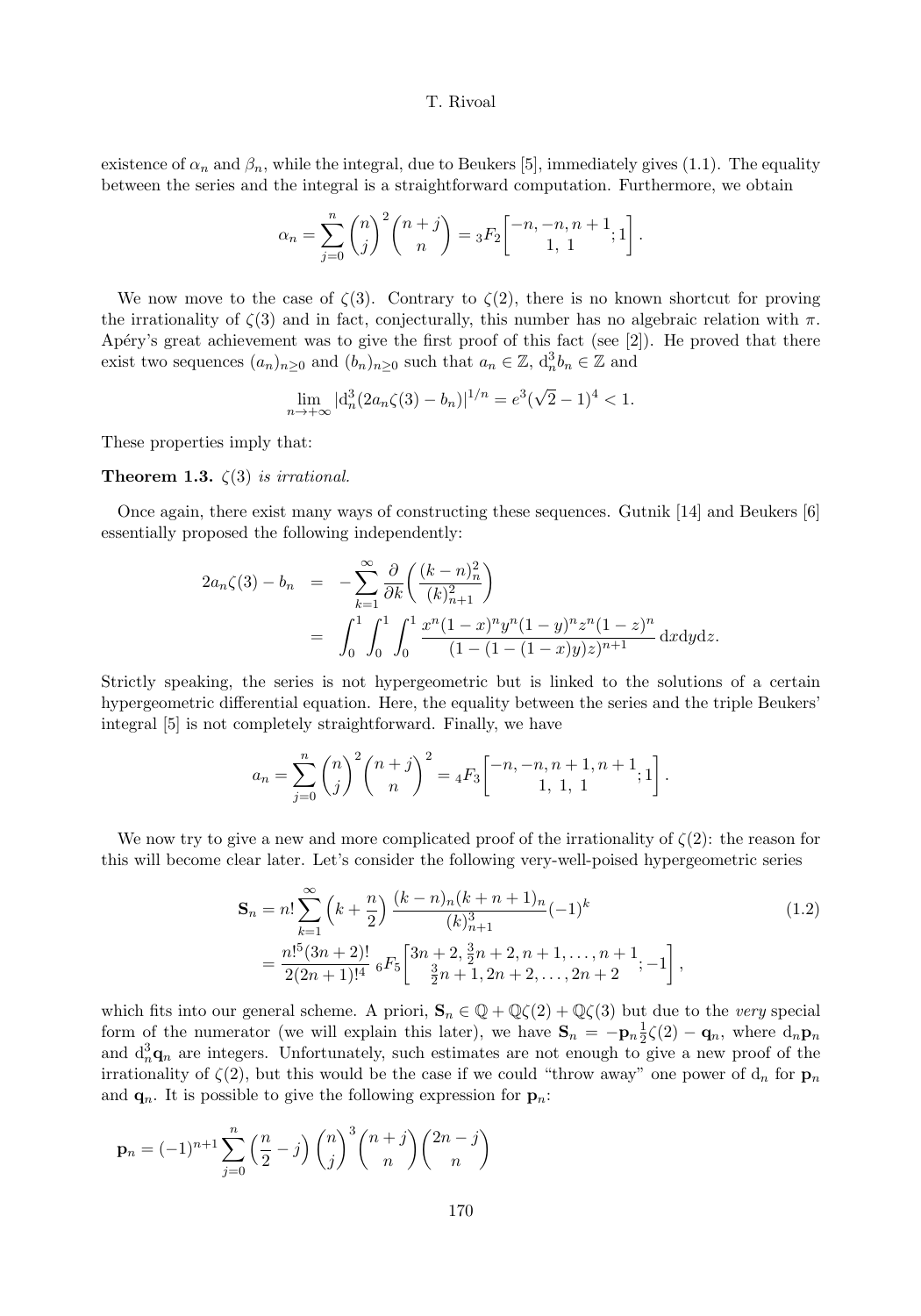$$
\cdot \left(4H_{n-j} - 4H_j + H_{n+j} - H_{2n-j} - \frac{1}{\frac{n}{2} - j}\right),\,
$$

where  $H_m = 1 + 1/2 + \cdots + 1/m$  by definition. Hence, there is no reason to expect anything better than a denominator  $d_n$  for  $p_n$ . But, surprisingly, numerical computations suggest the following: **Claim 1.** The number  $\mathbf{p}_n$  and  $d_n^2 \mathbf{q}_n$  are integers and furthermore,  $\mathbf{p}_n$  and  $\mathbf{q}_n$  are the same as Apéry's  $\alpha_n$  and  $-\beta_n/2$  for  $\zeta(2)$ . Thus the proof of this claim would be exactly what we need to give a new proof of  $\zeta(2) \notin \mathbb{Q}$ .

The series (1.2) was found after a similar series was produced by K. Ball for  $\zeta(3)$ . He constructed the following series

$$
\mathbf{B}_{n} = n!^{2} \sum_{k=1}^{\infty} \left(k + \frac{n}{2}\right) \frac{(k-n)_{n}(k+n+1)_{n}}{(k)_{n+1}^{4}}
$$
\n
$$
= \frac{n!^{7}(3n+2)!}{2(2n+1)!^{5}} \ {}_{7}F_{6} \left[ \frac{3n+2}{3} \frac{3}{2}n+2, n+1, \dots, n+1}{\frac{3}{2}n+1, 2n+2, \dots, 2n+2} ; 1 \right]
$$
\n
$$
(1.3)
$$

in the hope that it would give a completely elementary proof of the irrationality of  $\zeta(3)$ , in the style of the usual irrationality proof of  $exp(1)$  (see the introduction of [19]). Of course, the similarity of  $\mathbf{S}_n$  and  $\mathbf{B}_n$  is not an accident, and one has  $\mathbf{B}_n = \mathbf{a}_n \zeta(3) - \mathbf{b}_n$  with  $d_n \mathbf{a}_n$  and  $d_n^4 \mathbf{b}_n$  integers, whereas one would have expected a priori  $\mathbf{B}_n \in \mathbb{Q} + \mathbb{Q}\zeta(2) + \mathbb{Q}\zeta(3) + \mathbb{Q}\zeta(4)$ . Note that, once again, the given denominators are too large to get a new proof of  $\zeta(3) \notin \mathbb{Q}$ . The expression for  $a_n$  is

$$
\mathbf{a}_n = (-1)^{n+1} \sum_{j=0}^n \left(\frac{n}{2} - j\right) \binom{n}{j}^4 \binom{n+j}{n} \binom{2n-j}{n} \cdot \left(5H_{n-j} - 5H_j + H_{n+j} - H_{2n-j} - \frac{1}{\frac{n}{2} - j}\right)
$$

and numerical computations suggest the following improvements:

**Claim 2.** The numbers  $a_n$  and  $d_n^3b_n$  are integers and furthermore  $a_n$  and  $b_n$  are the same as Apéry's  $a_n$  and  $b_n/2$  for  $\zeta(3)$ .

This would be enough to give an elementary proof of the irrationality of  $\zeta(3)$  since a simple application of Stirling's formula proves that

$$
\lim_{n \to +\infty} |\mathbf{B}_n|^{1/n} = (\sqrt{2} - 1)^4.
$$

To generalise the series (1.2) and (1.3), the very-well-poised hypergeometric series

$$
\mathbf{S}_{n,A,r} = n!^{A-2r} \sum_{k=1}^{\infty} \left( k + \frac{n}{2} \right) \frac{(k-rn)_{rn}(k+n+1)_{rn}}{(k)_{n+1}^A} (-1)^{kA}
$$
  
= 
$$
n!^{A-2r} \frac{(rn)!^{A+1}((2r+1)n+2)!}{2((r+1)n+1)!^{A+1}}
$$
  

$$
\times {}_{A+3}F_{A+2} \left[ \frac{(2r+1)n+2}{\frac{2r+1}{2}n+1}(r+1)n+2,\dots,(r+1)n+2};(-1)^A \right] (1.4)
$$

was introduced in [19] and [4] to prove the following result.

**Theorem 1.4.** For any even  $A \geq 4$ ,

$$
\dim_{\mathbb{Q}}(\mathbb{Q} + \mathbb{Q}\zeta(3) + \mathbb{Q}\zeta(5) + \dots + \mathbb{Q}\zeta(A-1)) \ge \frac{1 + o(1)}{1 + \log(2)} \log(A). \tag{1.5}
$$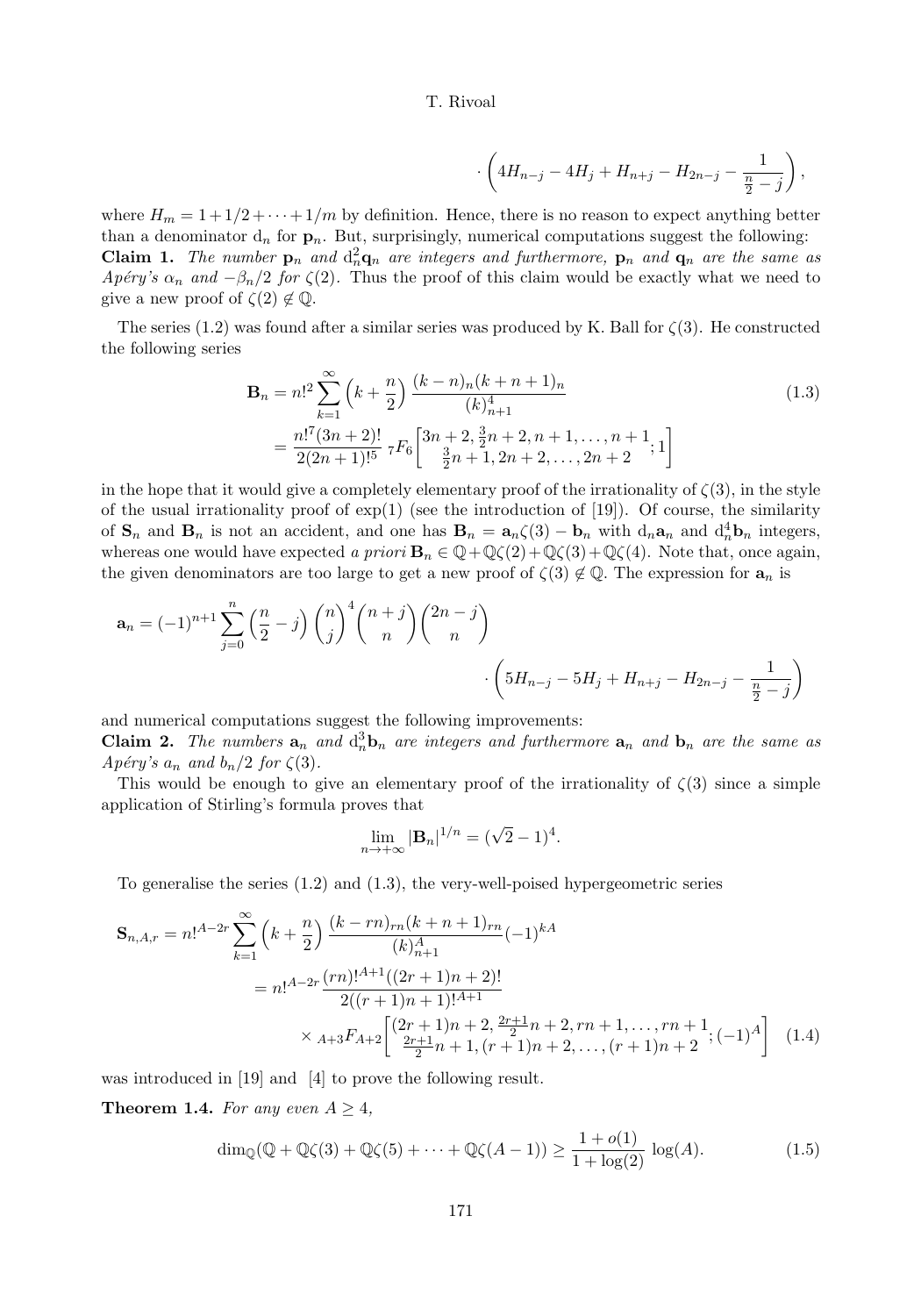(In fact, it was a similar series without the factor  $k + n/2$ , which is useless in this particular case.) The new parameter r is an integer such that  $1 \leq r \leq A/2$ . We now briefly indicate the steps in the proof of (1.5). The form of the numerator of the summand first implies that  $d_n^{A-j}$  is a denominator of  $p_{i,n}$  and

$$
\mathbf{S}_{n,A,r} = p_{0,n} + \sum_{\substack{j=2 \ j \equiv A-1[2]}}^{A} p_{j,n} \zeta(j),
$$

which involves only odd zeta values if A is even. Using an explicit expression for the  $p_{j,n}$ 's we can prove that

$$
\limsup_{n \to +\infty} |p_{j,n}|^{1/n} \le 2^{A-2r} (2r+1)^{2r+1}.
$$

Furthermore, we have an Euler type integral representation

$$
\mathbf{S}_{n,A,r} = \frac{((2r+1)n+1)!}{n!^{2r+1}} \int_{[0,1]^{A+1}} \frac{\prod_{j=1}^{A+1} x_j^{rn} (1-x_j)^n \mathrm{d}x_j}{(1-x_1\cdots x_{A+1})^{(2r+1)n}} \frac{1+x_1\cdots x_{A+1}}{(1-x_1\cdots x_{A+1})^3}
$$

from which we deduce that

$$
0 < \lim_{n \to +\infty} |\mathbf{S}_{n,A,r}|^{1/n} \le 2^{2r+1} r^{2r-A}.
$$

It remains to apply Nesterenko's linear independence criteria, with the optimal choice  $r = [A/\log^2(A)],$ to get (1.5).

Although this is not needed here, we note that, as the reader might have already suspected, numerical computations suggest that:

**Claim 3.**  $d_n^{A-1}$  is a denominator for the  $p_{j,n}$ .

Theorem 1.4 implies that infinitely many numbers  $\zeta(2n+1)$  are irrational and the next problem is of course to decide which ones. Presumably, the answer is all; see the discussion following the Conjecture 2.1 in Section 2 for good reasons to believe that. A more modest aim is to prove the irrationality of  $\zeta(5)$  or a result in this direction. To do that, let  $A \geq 6$  be an even integer and consider the series

$$
\tilde{\mathbf{S}}_{A,n}=n!^{A-6}\sum_{k=1}^{\infty}\frac{1}{2}\frac{\partial^2}{\partial k^2}\left(\left(k+\frac{n}{2}\right)\frac{(k-n)^3_n(k+n+1)^3_n}{(k)^A_{n+1}}\right),\,
$$

which is not exactly hypergeometric, but has enough properties in common with very-well-poised series to give that

$$
\tilde{\mathbf{S}}_{A,n} = \tilde{p}_{0,n} + \sum_{\substack{j=5 \ \text{odd }j}}^{A+1} \tilde{p}_{j,n} \zeta(j).
$$

Note that differentiating twice together with the numerator of the summand enable us to have a linear form only in odd zeta values from  $\zeta(5)$ , and not  $\zeta(3)$ . Furthermore,  $d_n^{A+2}$  is a denominator of  $\tilde{p}_{j,n}$  and we now seek the smallest possible A such that  $d_n^{A+2} \tilde{S}_{A,n}$  tends to 0 as n tends to infinity. This can be done by first noting that  $\tilde{\mathbf{S}}_{A,n}$  is the real part of the integral

$$
\frac{(-1)^{n}n!^{A-6}}{2i\pi} \int_{c+i\infty}^{c-i\infty} \left(z+\frac{n}{2}\right) \frac{\Gamma(z)^{A+3}\Gamma(n-z+1)^3 \Gamma(z+2n+1)^3}{\Gamma(z+n+1)^{A+3}} e^{i\pi z} dz,
$$

(where c is any real in  $(0, 1)$ ) and then by applying the saddle point method to estimate the asymptotic behavior of this integral as  $n$  tends to infinity. One finds that 20 is the smallest such A, yielding the following result proved by the author in [20].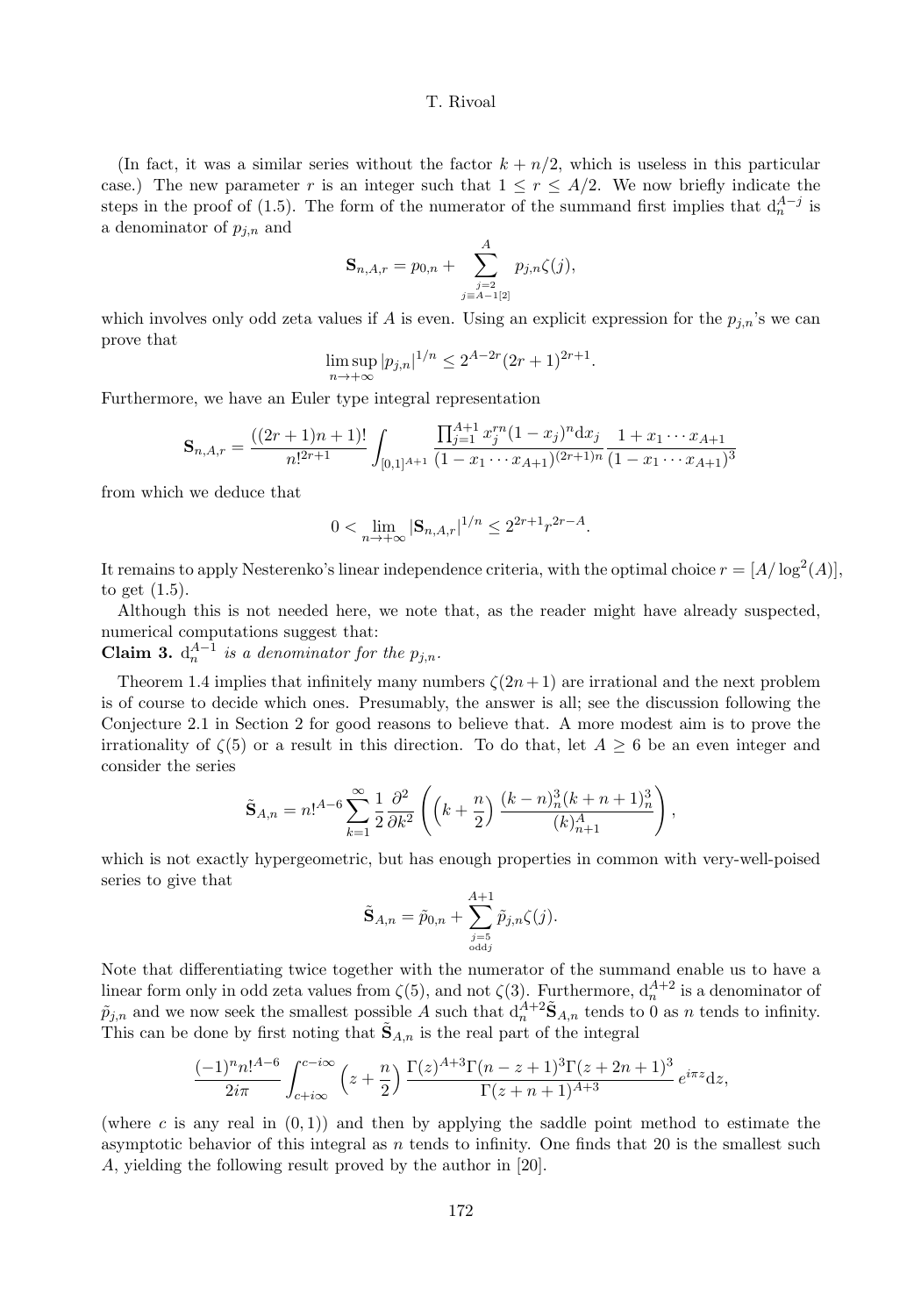**Theorem 1.5.** At least one of the nine numbers  $\zeta(5), \zeta(7), \ldots, \zeta(21)$  is irrational.

Numerical computations suggest that:

**Claim 4.** For any even  $A \geq 6$ ,  $d_n^{A+1}$  is a denominator of the  $\tilde{p}_{j,n}$ .

Here, the consequences would very important since the same argument shows that  $d_n^{18+1} \tilde{S}_{18,n}$ tends to 0 (while  $d_n^{18+2} \tilde{S}_{18,n}$  does not), thus proving, conjecturally, the irrationality of one of the eight numbers  $\zeta(5), \zeta(7), \ldots, \zeta(19)$ .

# 1.3 A very general phenomenon

In the light of the previous examples, it is time to adopt a general approach to very-well-poised series of hypergeometric kind.

Let z be a complex number such that  $|z| \geq 1$ , and A, B, C, r be positive integers such that  $1 \leq 2Br \leq A$ . Consider the series

$$
\mathbf{S}_{n,A,B,C,r}(z) = n!^{A-2Br} \sum_{k=1}^{\infty} \frac{1}{C!} \frac{\partial^C}{\partial k^C} \left( \left( k + \frac{n}{2} \right) \frac{(k-rn)_{rn}^B (k+n+1)_{rn}^B}{(k)_{n+1}^A} \right) z^{-k}
$$

which is really hypergeometric when  $C = 0$ . According to the general scheme developed in section 1.1, we have that

$$
\mathbf{S}_{n,A,B,C,r}(z) = \mathbf{p}_{0,C,n}(z) + (-1)^C \sum_{m=1}^{A} {C+m-1 \choose m-1} \mathbf{p}_{m,n}(z) \operatorname{Li}_{C+m}(1/z),
$$

where the polynomials  $\mathbf{p}_{m,n}(X)$  also depend on A,B and r, but not C, except for  $\mathbf{p}_{0,C,n}(X)$ . Using the trivial but important relation  $(\alpha)_m = (-1)^m(-\alpha - m + 1)_m$  (for any  $\alpha \in \mathbb{C}$ ), one immediately proves that the rational summand of  $\mathbf{S}_{n,A,B,C,r}(z)$ 

$$
R_n(k) = \left(k + \frac{n}{2}\right) \frac{(k - rn)_{rn}^B (k + n + 1)_{rn}^B}{(k)_{n+1}^A}
$$

satisfies the symmetry  $R_n(-n-k) = (-1)^{A(n+1)+1} R_n(k)$ , from which one deduces that  $z^n \mathbf{p}_{j,n}(1/z) =$  $(-1)^{A+j+1}$ **P**<sub>j,n</sub>(z) (j ≥ 1). Consequently, when A is even,  $\mathbf{S}_{n,A,B,C,r}((-1)^{A})$  is a rational linear combination of 1,  $\zeta(C+3)$ ,  $\zeta(C+5)$ , ...,  $\zeta(C+A-1)$ , whereas when A is odd,  $\mathbf{S}_{n,A,B,C,r}((-1)^A)$ is a rational linear combination of 1,  $\zeta(C+2), \zeta(C+4), \ldots, \zeta(C+A-1)$ . The coefficients of these linear forms satisfy  $d_n^{A+C}$ **p**<sub>0,*C*,*n*</sub>(*X*)  $\in \mathbb{Z}[X]$  and  $d_n^{A-m}$ **p**<sub>*m*,*n*</sub>(*X*)  $\in \mathbb{Z}[X]$ , but the evidence above, along with many other numerical computations, led the author to formulate the following conjecture in [21] which contains the previous Claims 1–4.

Denominators Conjecture. Fix integers  $A \geq 2$ ,  $B \geq 0$ ,  $r \geq 0$  and  $n \geq 0$  (with  $0 \leq 2Br \leq$ A). Then the rational numbers  $d_n^{A+C-1}p_{0,C,n}((-1)^A)$  and  $d_n^{A-m-1}p_{m,n}((-1)^A)$  (for all  $m \in$  $\{1, \ldots, A\}$  are integers.

Nothing similar holds if the factor  $k + n/2$  is omitted from the series: it corresponds to the word very in very-well-poised and its presence is crucial. After many partial steps towards the proof of the conjecture (as witnessed by the different versions posted in the arXiv), C. Krattenthaler and the author finally proved it completely in [17].

Theorem 1.6. The Denominators Conjecture is true.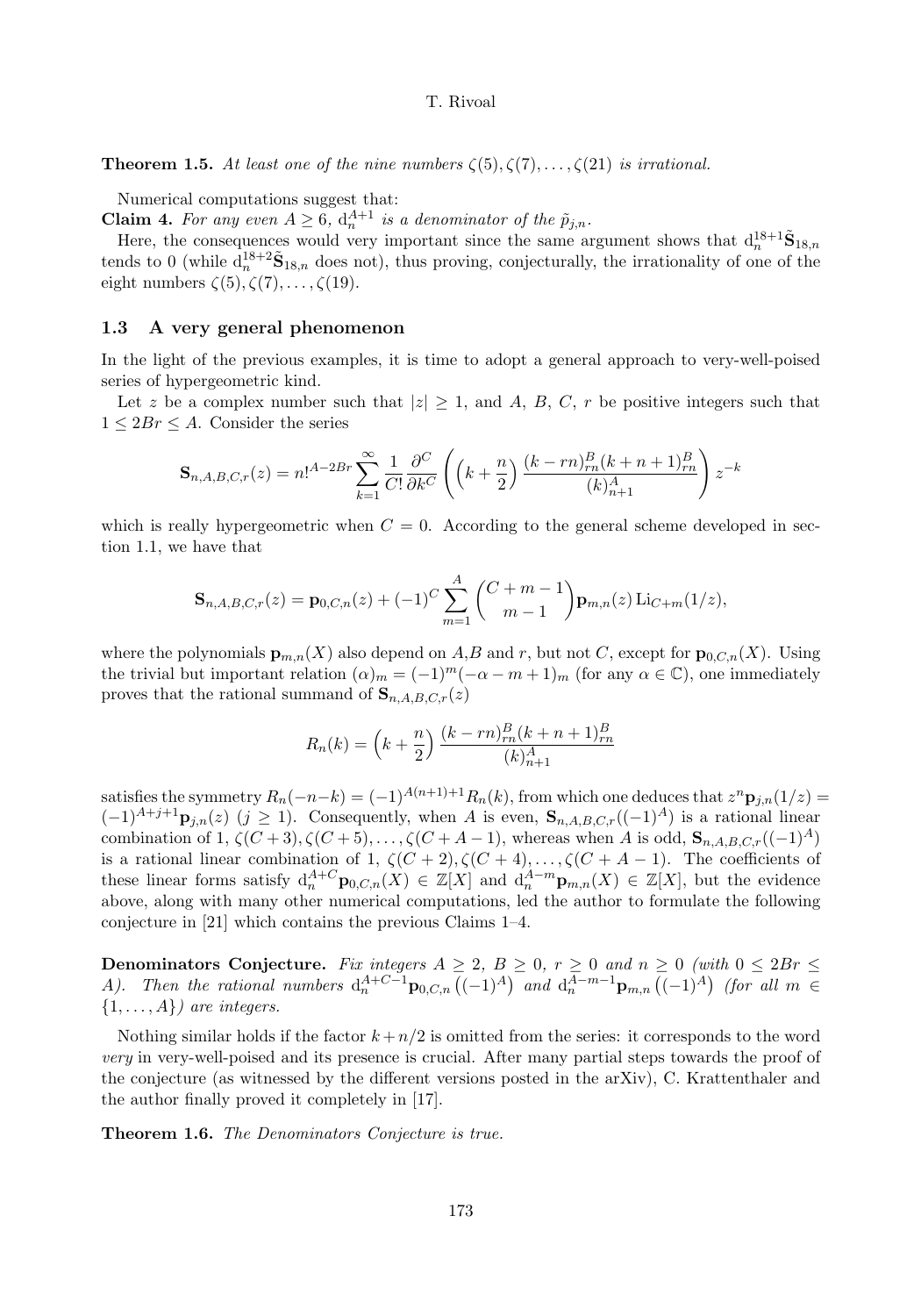It follows that Claims 1 to 4 are all true. We now explain the ideas behind this result, which are based on a refined Denominators Conjecture. We will only consider the case of the "leading" coefficient, that is to say the coefficient  $p_{A-1,n}$  ( $(-1)^{A}$ ) of  $\zeta$ ( $C+A-1$ ), which depends on A, B and r but not on C. From now on, we assume that  $r = 1$  and set  $P_n(A, B) = (-1)^{B(n+1)} \mathbf{p}_{A-1,n} \left( (-1)^A \right)$ . Then,

$$
P_n(A, B) = \sum_{j=0}^n \left(\frac{n}{2} - j\right) \binom{n}{j}^A \binom{n+j}{n}^B \binom{2n-j}{n}^B
$$

$$
\cdot \left( (A + B)H_{n-j} - (A + B)H_j + BH_{n+j} - BH_{2n-j} - \frac{1}{\frac{n}{2} - j} \right). \tag{1.6}
$$

The general estimates prove that  $d_n P_n(A, B) \in \mathbb{Z}$ .

The Denominators Conjecture claims that  $P_n(A, B)$  is always an integer, which is not at all obvious, all the more because the summands on the right hand side of (1.6) are almost never integers themselves. In the case of  $\zeta(2)$   $(A = 3, B = 1)$  and  $\zeta(3)$   $(A = 4, B = 1)$ , we could even identify these coefficients as Apéry's numbers:

$$
P_n(3, 1) = \alpha_n
$$
 and  $P_n(4, 1) = a_n$ . (1.7)

The advantage of  $(1.7)$  is that it is much easier to prove an identity and, in fact,  $(1.7)$  can be proved with the help of Zeilberger's program Ekhad: both sides are shown to satisfy the same recurrences relations, with the same initial values (see the introduction of [17] for references). But in the general situation, we do not have an identity to prove and the first thing to do is to find one. This can be done as follows. In [25], Vasilyev introduced the following generalisation of Beukers' integrals for  $\zeta(2)$  and  $\zeta(3)$ : let  $E \geq 2$  and

$$
J_{n,E} = \int_{[0,1]^E} \frac{\prod_{j=1}^E x_j^n (1-x_j)^n \,dx_j}{Q_E(x_1, x_2, \dots, x_E)^{n+1}}
$$

where  $Q_E(x_1, x_2, \ldots, x_E) = 1 - (\cdots (1 - (1 - x_1)x_2) \cdots)x_E$ . He proved that  $J_{n,4} \in \mathbb{Q} + \mathbb{Q}\zeta(2) + \mathbb{Q}\zeta(4)$ and  $J_{n,5} \in \mathbb{Q} + \mathbb{Q}\zeta(3) + \mathbb{Q}\zeta(5)$ , while Beukers showed that  $J_{n,2} \in \mathbb{Q} + \mathbb{Q}\zeta(2)$  and  $J_{n,3} \in \mathbb{Q} + \mathbb{Q}\zeta(3)$ . Vasilyev conjectured that this dichotomy is valid for all  $E$ , depending on the parity of  $E$  and this was obtained by Zudilin in [30], who proved the following result.

**Theorem 1.7.** For all  $E \geq 2$ , we have that

$$
J_{n,E} = \frac{n!^{2E+1}(3n+2)!}{2(2n+1)!^{E+2}} E_{+4} F_{E+3} \left[ \frac{3n+2}{\frac{3}{2}n+1, 2n+2, \dots, n+1}{\frac{3}{2}n+1, 2n+2, \dots, 2n+2}; (-1)^{E+1} \right].
$$
 (1.8)

Indeed, the hypergeometric series (1.8) is a special case of the very-well-poised series (1.4) and consequently it can be represented as a linear form in odd/even zeta values, where the coefficient of  $\zeta(E)$  is exactly  $(-1)^{n+1}P_n(E+1,1)$ . But it is also possible, though quite difficult, to expand the integral on the left hand side of (1.8) as a linear combinations of zeta values (and also some multiple zeta values), and then to isolate the coefficient of  $\zeta(E)$ . Assuming the reasonable but still conjectural fact that the values  $\zeta(n)$ ,  $n \geq 2$ , are Q-linearly independent, the comparison of both sides of (1.8) led to guess the following

#### Refined Denominators Conjecture in the case  $B = 1$ .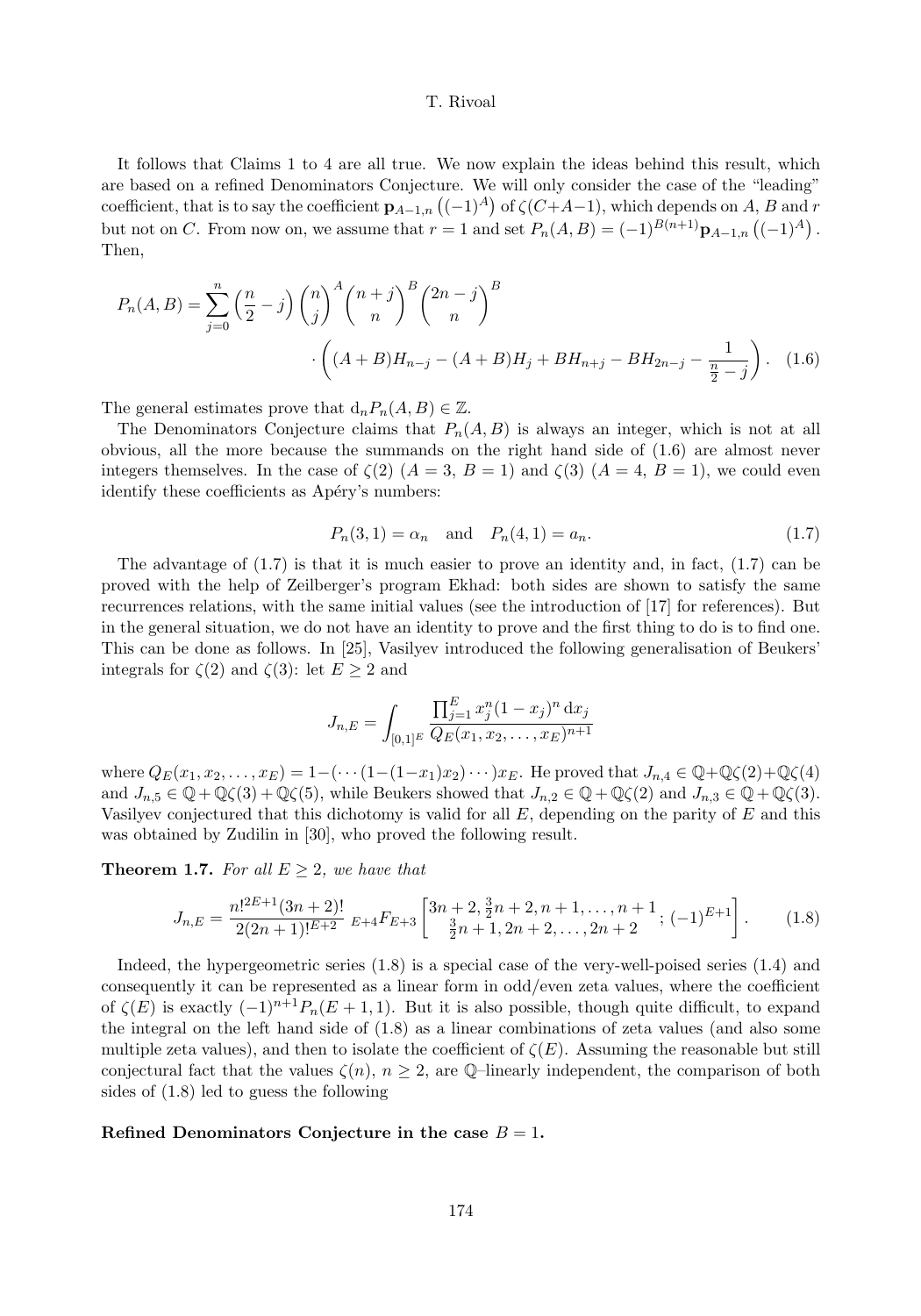For  $A = 2m + 1 \geq 3$  odd, set

$$
p_n(A,1) = \sum_{0 \le i_1 \le i_2 \le \dots \le i_m \le n} {n \choose i_m}^2 {n + i_m \choose n} \prod_{k=1}^{m-1} {n \choose i_k}^2 {n + i_{k+1} - i_k \choose n},
$$

and for  $A = 2m \geq 2$  even, set

$$
p_n(A,1) = \sum_{0 \le i_1 \le i_2 \le \dots \le i_m \le n} (-1)^{i_m} \binom{n}{i_m} \binom{n+i_m}{n} \prod_{k=1}^{m-1} \binom{n}{i_k}^2 \binom{n+i_{k+1}-i_k}{n},
$$

Then, for all integers  $A \geq 2$ ,  $n \geq 0$ , we have that  $P_n(A, 1) = (-1)^{An+1}p_n(A, 1)$ .

It is now quite clear why  $P_n(A, 1)$  should be integers, since these refined conjectures express them as multiple sums of products of binomial coefficients. C. Krattenthaler has produced an extremely useful electronic version, which he called HYP, of Gasper & Rahman's book [16] that lists the almost infinitely many identities between  $(q-)$ hypergeometric series: HYP is not only an electronic library but, more importantly, a "tool box", that is to say one can feed it a hypergeometric series, ask it to perform a certain transform and output the result. With this software, it becomes easier (but still very difficult in our situation) to handle hypergeometric sums and prove the "refined conjectural identities" above, which are in fact special cases of the following key identity:

$$
2s+5F_{2s+4}\left[\begin{array}{c} a, \frac{a}{2}+1, b_1, c_1, \dots, b_{s+1}, c_{s+1}, -N\\ \frac{a}{2}, 1+a-b_1, 1+a-c_1, \dots, 1+a-b_{s+1}, 1+a-c_{s+1}, 1+a+N \end{array}; 1\right]
$$

$$
=\frac{(1+a)_N(1+a-b_{s+1}-c_{s+1})_N}{(1+a-b_{s+1})_N(1+a-c_{s+1})_N} \sum_{\substack{k_1,k_2,\dots,k_s\geq 0\\k_1+\dots+k_s}} \frac{(-N)_{k_1+\dots+k_s}}{(b_{s+1}+c_{s+1}-a-N)_{k_1+\dots+k_s}}
$$

$$
\cdot \prod_{j=1}^s \frac{(1+a-b_j-c_j)_{k_j}(b_{j+1})_{k_1+\dots+k_j}(c_{j+1})_{k_1+\dots+k_j}}{k_j!(1+a-b_j)_{k_1+\dots+k_j}(1+a-c_j)_{k_1+\dots+k_j}}.
$$
(1.9)

Note that the left hand side is a very-well-poised hypergeometric series. It turned out that this identity had already been proved by Andrews [1] in the seventies, but without HYP. From the key identity, it is not only possible to prove the refined Denominators Conjecture for  $P_n(A, 0)$  mentioned above, but also to handle the case of  $B = 0$  and  $B \geq 2$ . Thus the truth of the Denominators Conjecture for the "leading" coefficients follows more or less from Andrews' identity (1.9). More "human" work is required to extract from the key identity the conjectured denominators of the other coefficients: the interested reader is refered to [17] for the details, which are far from trivial. For completeness, the conjecture is proved for  $2p_{0,C,n}(\pm 1)$  rather than for  $p_{0,C,n}(\pm 1)$ : this is the most difficult case of the conjecture, and also the most important since its denominator is always the one of the linear forms in zeta values.

As we have already mentioned in Section 1.2, the Denominators Conjecture enables us to give new proofs that  $\zeta(2)$  and  $\zeta(3)$  are irrational and, more importantly, that at least one of the eight numbers  $\zeta(5), \zeta(7), \ldots, \zeta(19)$  is irrational. This is proved via the series (corresponding to  $A = 18$ ,  $B = 3, C = 2$  and  $r = 1$ )

$$
n!^{12} \sum_{k=1}^{\infty} \frac{1}{2} \frac{\partial^2}{\partial k^2} \left( \left( k + \frac{n}{2} \right) \frac{(k-n)_n^3 (k+n+1)_n^3}{(k)_{n+1}^{18}} \right) = \tilde{p}_{0,n} + \sum_{\substack{j=5 \ j \text{ odd}}}^{19} \tilde{p}_{j,n} \zeta(j),
$$

where the a priori denominator  $d_n^{20}$  of  $\tilde{p}_{j,n}$  can now be replaced by  $d_n^{19}$ . But this refinement is useless since W. Zudilin proved the following much better result in [31].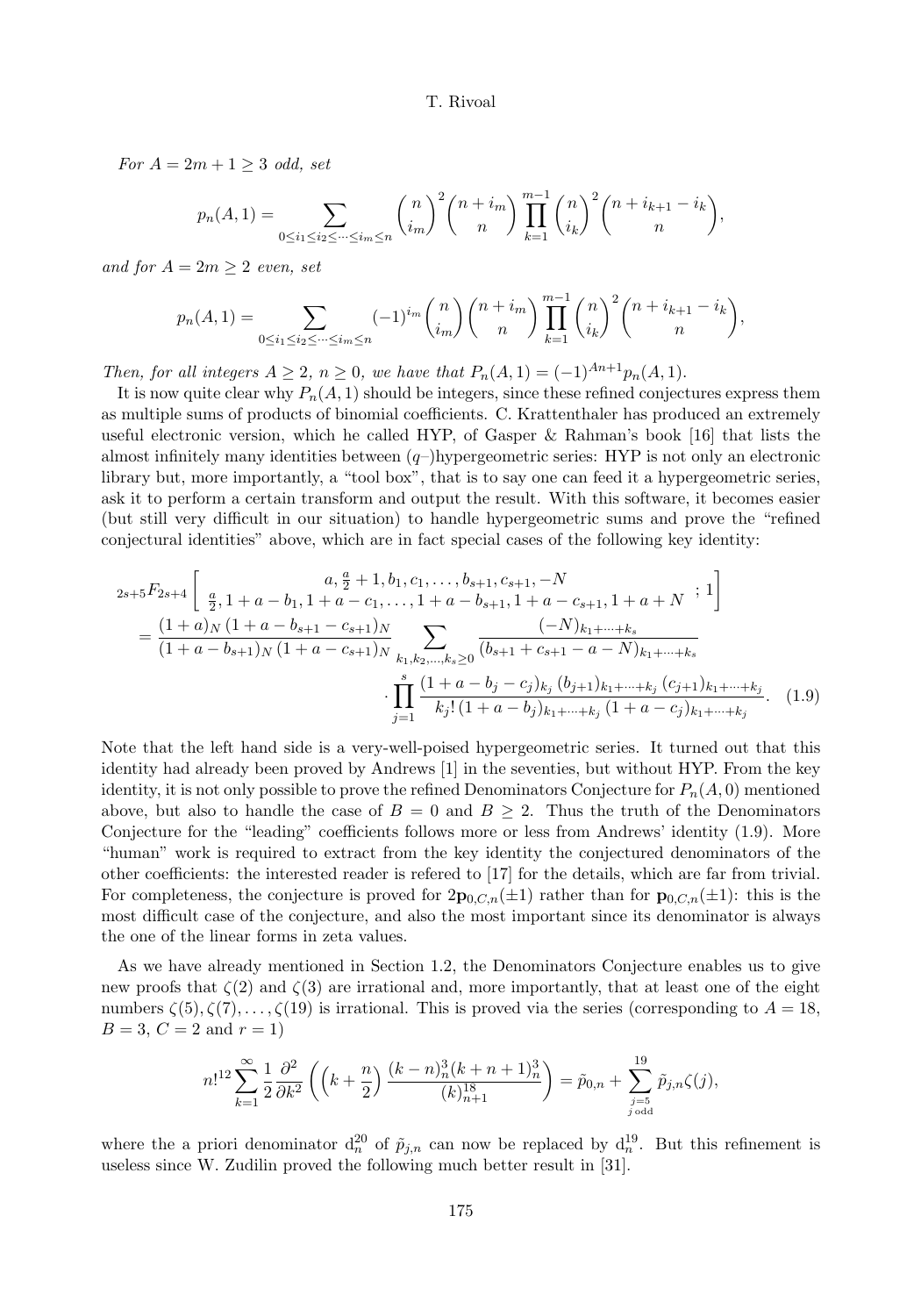**Theorem 1.8.** At least one of the four numbers  $\zeta(5), \zeta(7), \zeta(9)$  and  $\zeta(11)$  is irrational.

To prove this, he uses more complicated very-well-poised series (in a sense, those considered in this text are the simplest of this kind) and he also formulates a "super" Denominators Conjecture for his linear forms, which is still open. Hence there might be room to prove that at least one of three numbers  $\zeta(5), \zeta(7), \zeta(9)$  is irrational.

# 2 Linear forms in Multiple Zeta Values

We now turn our attention to a generalisation of the Riemann zeta function  $\zeta(s)$ , given by the multiple zeta values (abbreviated as MZVs; note that in french, the word *polyzêtas* is now often used for these series). These are multiple series defined for all integers  $p \geq 1$  and all p-tuples  $s = (s_1, s_2, \ldots, s_p)$  of integers  $\geq 1$ , with  $s_1 \geq 2$ , by

$$
\zeta(s_1, s_2, \dots, s_p) = \sum_{k_1 > k_2 > \dots > k_p \ge 1} \frac{1}{k_1^{s_1} k_2^{s_2} \dots k_p^{s_p}}.
$$

The integers p and  $s_1 + s_2 + \ldots + s_p$  are the depth and the weight of  $\zeta(s_1, s_2, \ldots, s_p)$ , respectively.

# 2.1 Goncharov-Zagier's conjecture

MZVs naturally appear when, for example, one considers products of values of the zeta function, e.g  $\zeta(n)\zeta(m) = \zeta(n+m)+\zeta(n,m)+\zeta(m,n)$ . In a certain sense, this enables us to "linearise" these products. Except a few identities such as  $\zeta(2,1) = \zeta(3)$  (due to Euler), the arithmetical nature of MZVs is no better understood than that of  $\zeta(s)$ . However, the set of MZVs has a very rich structure which is well understood, at least conjecturally. (See [26]). For example, let us consider the Q-vector spaces  $\mathcal{Z}_p$  of R which are spanned by the  $2^{p-2}$  MZVs of weight  $p \geq 2$ :  $\mathcal{Z}_2 = \mathbb{Q}\zeta(2)$ ,  $\mathcal{Z}_3 = \mathbb{Q}\zeta(3) + \mathbb{Q}\zeta(2,1), \ \mathcal{Z}_4 = \mathbb{Q}\zeta(4) + \mathbb{Q}\zeta(3,1) + \mathbb{Q}\zeta(2,2) + \mathbb{Q}\zeta(2,1,1),$  etc. Set  $v_p = \dim_{\mathbb{Q}}(\mathcal{Z}_p)$ . We have the following conjecture, with  $(i)$  due to Zagier and  $(ii)$  to Goncharov.

**Conjecture 2.1.** (i) For any integer  $p \geq 2$ , we have  $v_p = c_p$ , where  $c_p$  is defined by the linear recursion  $c_{p+3} = c_{p+1} + c_p$ , where  $c_0 = 1$ ,  $c_1 = 0$  and  $c_2 = 1$ .

(*ii*) The Q-vector spaces Q and  $\mathcal{Z}_p$  ( $p \geq 2$ ) are in direct sum.

Hence the sequence  $(v_p)_{p\geq 2}$  should grow like  $\alpha^p$  (where  $\alpha \approx 1,3247$  is a root of the polynomial  $X^3 - X - 1$ , which is much less than  $2^{p-2}$ . Thus, conjecturally, there exist many linear relations between MZVs of the same weight and none between those of different weight: in this direction, the theorem of Goncharov [13] and Terasoma [24] claims that  $v_p \leq c_p$  for all integers  $p \geq 2$ . It remains to prove the opposite inequality to show (i), but no non-trivial lower bound for  $v_p$  is yet known: even if classical relations give  $v_2 = v_3 = v_4 = 1$ , we do not know how to prove that  $v_5 = 2$ , which is equivalent to the irrationality of  $\zeta(5)/(\zeta(3)\zeta(2))$ . Conjecture 2.1 is also interesting because it implies the following one.

# **Conjecture 2.2.** The numbers  $\pi$ ,  $\zeta$ (3),  $\zeta$ (5),  $\zeta$ (7),  $\zeta$ (9), etc, are algebraically independent over Q.

This conjecture seems completely out of reach. As mentioned in Section 1, a number of diophantine results have been proved in weight 1, i.e, in the case of the Riemann zeta function and we see that these results can all be proved by the study of certain series of the form

$$
\sum_{k=1}^{\infty} \frac{P(k)}{(k)_{n+1}^A} \tag{2.1}
$$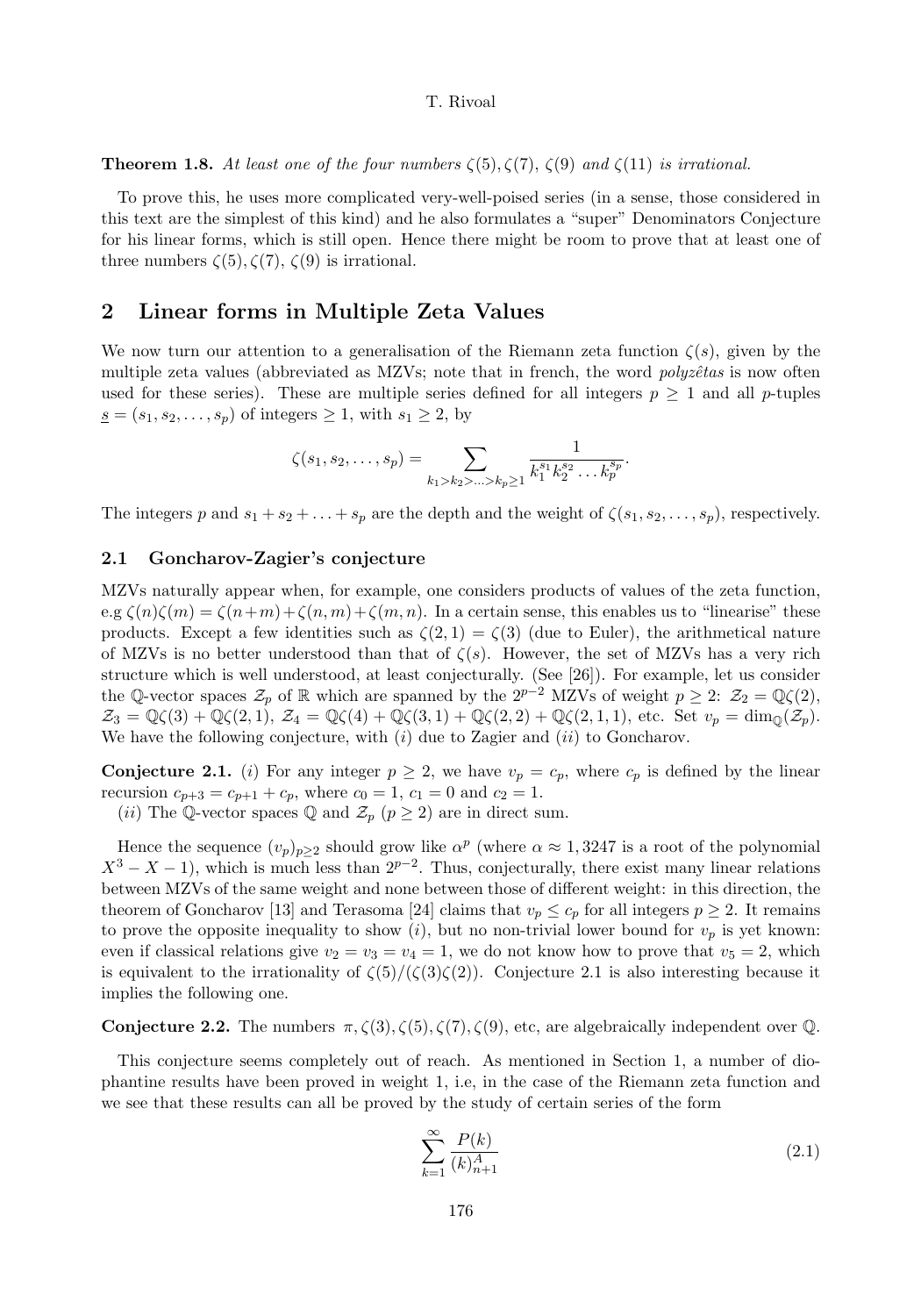where  $P(X) \in \mathbb{Q}[X], n \geq 0, A \geq 1$ . The above series can be written as a linear combination over Q of 1 and the values of zeta at integers. The crucial point is that we can find special polynomials P such that in these combinations only certain values of zeta occur:  $\zeta(3)$  in case  $(i)$ , values  $\zeta(s)$ with  $s$  odd in cases  $(ii)$  and  $(iii)$ . This comes from a symmetry linked to the very-well-poised properties of the series (2.1) which we summarize by the following result.

**Proposition 2.3.** Let  $P \in \mathbb{Q}[X]$  of degree at most  $A(n+1) - 2$  such that

$$
P(-n - X) = (-1)^{A(n+1)+1} P(X).
$$

Then the series (2.1) is a rational linear combination of 1 and  $\zeta(s)$  with s an odd integer between 3 and A.

#### 2.2 Well-poised-symmetry in several dimensions

Our aim is to present two generalisations, in arbitrary depth, of the symmetry phenomenon stated in Proposition 2.3 whose proofs are given in [11]. Even though no new diophantine results (like those presented in Section 1) have been obtained so far for the underlying MZVs possible, we hope that such generalisations will provide new ideas towards such theorems.

Our first result deals with "uncoupled" series, i.e., series over all  $p$ -tuples  $(k_1, \ldots, k_p) \in \mathbb{N}^p$ :

**Theorem 2.4.** Consider integers  $p \geq 1$ ,  $n \geq 0$  and  $A \geq 1$ . Let  $P \in \mathbb{Q}[X_1, \ldots, X_p]$  be a polynomial of degree  $\leq A(n+1)-2$  with respect to each of the variables, such that

$$
P(X_1, \ldots, X_{j-1}, -X_j - n, X_{j+1}, \ldots, X_p) = (-1)^{A(n+1)+1} P(X_1, \ldots, X_{j-1}, X_j, X_{j+1}, \ldots, X_p)
$$

for any  $j \in \{1, \ldots, p\}$ . Then, the multiple series

$$
\sum_{k_1,\dots,k_p \ge 1} \frac{P(k_1,\dots,k_p)}{(k_1)_{n+1}^A \dots (k_p)_{n+1}^A} \tag{2.2}
$$

is a polynomial with rational coefficients, of degree at most p, in the  $\zeta(s)$ , for s an odd integer between 3 and A.

For example, when  $A = 3$  or  $A = 4$ , this series is a polynomial in  $\zeta(3)$ . When  $p = 1$ , we exactly obtain Proposition 2.3 (for all A).

From the point of view of diophantine applications, the main drawback of Theorem 2.4 is that the summation of  $k_1, \ldots, k_p$  is uncoupled. We now describe three disadvantages of uncoupled series.

First of all, uncoupled series always give polynomials in values of  $\zeta$  at integers, even if we omit the symmetry condition in Theorem 2.4. This remark shows that MZVs cannot really appear in this setup. Secondly, let us consider again Ball's series

$$
\mathbf{B}_n = n!^2 \sum_{k=1}^{\infty} (k + \frac{n}{2}) \frac{(k-n)_n (k+n+1)_n}{(k)_{n+1}^4}
$$

introduced in Section 1. For all integer n,  $\mathbf{B}_n$  is a linear form in 1 and  $\zeta(3)$ ; this follows from Proposition 2.3. For all integers  $p \geq 1$ , the series  $\mathbf{B}_n^p$  is obviously an uncoupled series of the the form considered in Theorem 2.4 with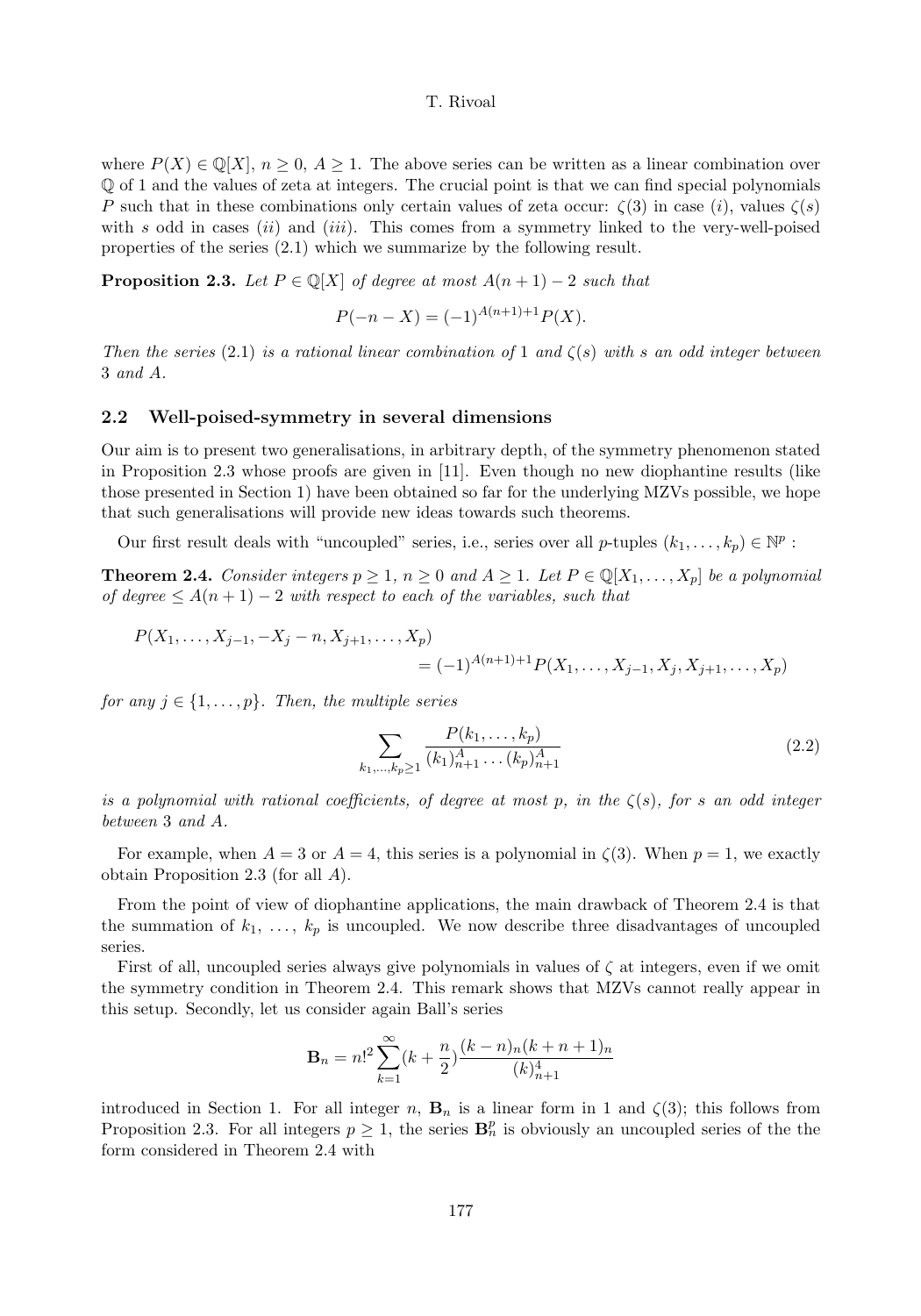$$
P(X_1,...,X_p) = n!^{2p}(X_1 + \frac{n}{2})...(X_p + \frac{n}{2})(X_1 - n)_n...(X_p - n)_n(X_1 + n + 1)_n...(X_p + n + 1)_n
$$

and  $A = 4$ . Therefore,  $\mathbf{B}_n^p$  is a polynomial in  $\zeta(3)$  of degree (at most) p, from which we could hope to deduce the transcendence of  $\zeta(3)$ . However,  $\mathbf{B}_n^p$  does not contain anymore diophantine information than  $\mathbf{B}_n$  and it can only give the irrationality of  $\zeta(3)$ . Finally, the multiple series which appear in irrationality proofs are generally of the form

$$
\sum_{k_1 \ge \dots \ge k_p \ge 1} \frac{P(k_1, \dots, k_p)}{(k_1)_{n+1}^A \dots (k_p)_{n+1}^A},\tag{2.3}
$$

i.e., the summation is over ordered indices; it is to this kind of series that one can apply the algorithm described in [10]. For example, when  $p = 2$ ,  $A = 2$  and

$$
P(X_1, X_2) = n!(X_1 - X_2 + 1)_n(X_2 - n)_n(X_2)_{n+1},
$$

Sorokin [23] shows that the sum  $(2.3)$  is exactly the linear form in 1 and  $\zeta(3)$  used by Apéry. More generally, a conjecture of Vasilyev [25] claims that a certain multiple integral, which is equal to

$$
n!^{p-\varepsilon} \sum_{k_1 \ge \cdots \ge k_p \ge 1} \frac{(k_1 - k_2 + 1)_n \dots (k_{p-1} - k_p + 1)_n (k_p - n)_n}{(k_1)_{n+1}^2 \dots (k_{p-1})_{n+1}^2 (k_p)_{n+1}^{2-\varepsilon}},\tag{2.4}
$$

is a rational linear form in zeta values at integers  $\geq 2$  of the same parity as  $\varepsilon \in \{0, 1\}$ . The integral formulation of this conjecture is proved in [30] and a refined version is proved in [17]: the method is to prove that the series (2.4) is also equal to a simple series to which Theorem 2.3 applies. Zlobin [28] recently obtained a completely different proof by a direct study of the series (2.4), in the spirit of the combinatorial methods developped in [10, 11]. It is then possible to prove results of essentially the same nature as those of [4, 19]: this confirms our feeling that multiple series with ordered indices are the interesting ones.

We showed in  $[10]$  that any convergent series of the form  $(2.3)$  can be written as a rational linear form in MZVs of weight at most  $pA$  and of depth at most p (this result was also obtained independently by Zlobin [27]). Furthermore, we produced an algorithm, implemented [9] in Pari, to compute explicitly such a linear combination. This enabled us to discover the symmetry property that we now describe in the special case of depth 2 for the reader's convenience.

**Theorem 2.5.** Consider integers  $n \geq 0$  and  $A \geq 1$ , with n even. Let  $P \in \mathbb{Q}[X_1, X_2]$  be a polynomial in two variables, of degree  $\leq A(n+1)-2$  in each one, such that

$$
\begin{cases}\nP(X_1, X_2) = -P(X_2, X_1), \\
P(-n - X_1, X_2) = (-1)^{A(n+1)+1} P(X_1, X_2), \\
P(X_1, -n - X_2) = (-1)^{A(n+1)+1} P(X_1, X_2).\n\end{cases}
$$
\n(2.5)

Then the double series  $(2.3)$  is a linear combination, with rational coefficients,

- $\bullet$  of 1,
- of the values  $\zeta(s)$  with s an odd integer such that  $3 \leq s \leq 2A$ ,
- of the differences  $\zeta(s,s') \zeta(s',s)$  with s, s' odd integers such that  $3 \leq s < s' \leq A$ .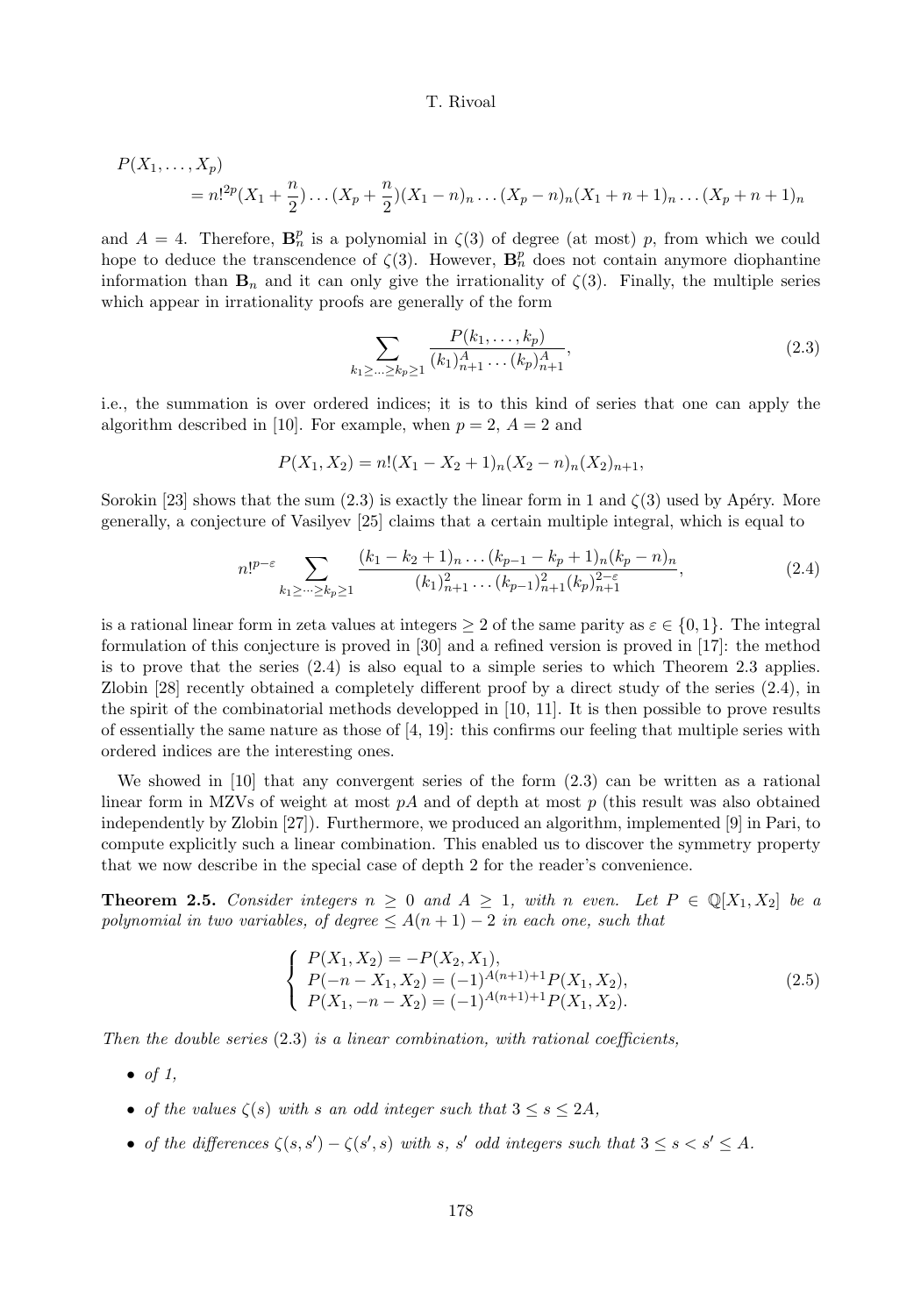(Let us note here that in the series (2.3), the variables  $k_1, \ldots, k_p$  are linked by non-strict inequalities, as in [10], but contrary to the definition of MZVs. This does not cause any problems, since it is easy to go from statements with non-strict inequalities to statements with strict inequalities, and vice-versa.)

Of course, in (2.5), the third condition is a consequence of the first two. If  $A = 4$ , this theorem shows that the double series

$$
\sum_{k_1 \ge k_2 \ge 1} \frac{P(k_1, k_2)}{(k_1)_{n+1}^4 (k_2)_{n+1}^4}
$$

is a linear form in 1,  $\zeta(3)$ ,  $\zeta(5)$  and  $\zeta(7)$  (which was far from obvious a priori since this a double series). For  $A = 3$ , we get a linear form in 1,  $\zeta(3)$ ,  $\zeta(5)$ . Finally, for  $A = 2$ , we get a linear form in 1 and  $\zeta(3)$ .

To state our main result in arbitrary depth, we need the following notation. For integers  $p \geq 0$ and  $s_1, \ldots, s_p \geq 2$ , we set

$$
\zeta^{\rm as}(s_1,\ldots,s_p)=\sum_{\sigma\in\mathfrak{S}_p}\varepsilon_{\sigma}\zeta(s_{\sigma(1)},\ldots,s_{\sigma(p)}),
$$

where  $\varepsilon_{\sigma}$  is the signature of the permutation  $\sigma$ . We call such a linear combination of MZVs and antisymmetric MZV (even if it is not an MZV in general for  $p \ge 2$ ). These are convergent series since each  $s_i$  is supposed  $\geq 2$ . For  $p = 1$ , we have  $\zeta^{as}(s) = \zeta(s)$ . The natural convention is to set  $\zeta^{as}(s_1,\ldots,s_p)=1$  when  $p=0$  because there exists one unique bijection of the empty set onto itself. For  $p = 2$ , we have  $\zeta^{as}(s_1, s_2) = \zeta(s_1, s_2) - \zeta(s_2, s_1)$  and, when  $p = 3$ ,

$$
\begin{aligned} \zeta^{\text{as}}(s_1,s_2,s_3) \\ & = \zeta(s_1,s_2,s_3) + \zeta(s_2,s_3,s_1) + \zeta(s_3,s_1,s_2) - \zeta(s_2,s_1,s_3) - \zeta(s_1,s_3,s_2) - \zeta(s_3,s_2,s_1). \end{aligned}
$$

By definition, for all  $\sigma \in \mathfrak{S}_p$ , we have

$$
\zeta^{\rm as}(s_{\sigma(1)},\ldots,s_{\sigma(p)})=\varepsilon_{\sigma}\zeta^{\rm as}(s_1,\ldots,s_p),
$$

and  $\zeta^{as}(s_1,\ldots,s_p)=0$  once two of the  $s_i$ 's are equal. It seems reasonable to us that in general an antisymmetric MZV is not a polynomial in values of the Riemann zeta function. However, any "symmetric" MZV (defined as  $\zeta^{as}(s_1,\ldots,s_p)$  but omitting the signature  $\varepsilon_{\sigma}$ ) is a polynomial in  $\zeta(s)$  (by [15], Theorem 2.2).

Let  $\mathscr{A}_p$  denotes the set of polynomials  $P(X_1, \ldots, X_p) \in \mathbb{Q}[X_1, \ldots, X_p]$  such that:

For all 
$$
\sigma \in \mathfrak{S}_p
$$
, we have  
\n
$$
P(X_{\sigma(1)}, X_{\sigma(2)},..., X_{\sigma(p)}) = \varepsilon_{\sigma} P(X_1, X_2,..., X_p).
$$
\nFor all  $j \in \{1,..., p\}$ , we have  
\n
$$
P(X_1,..., X_{j-1}, -X_j - n, X_{j+1},..., X_p)
$$
\n
$$
= (-1)^{A(n+1)+1} P(X_1,..., X_{j-1}, X_j, X_{j+1},..., X_p).
$$

There are redundances in these conditions. If the first one is satisfied, then it is enough to check the second one for one single value of j. For example,  $\mathscr{A}_2$  is exactly the set of polynomials P satisfying the conditions (2.5). Moreover, if  $P \in \mathscr{A}_p$  then P has the same degree in each variable  $X_1, \ldots, X_p$ . Clearly, the definition of  $\mathscr{A}_p$  also depends on the parity of  $A(n + 1)$ . We can now state our main result.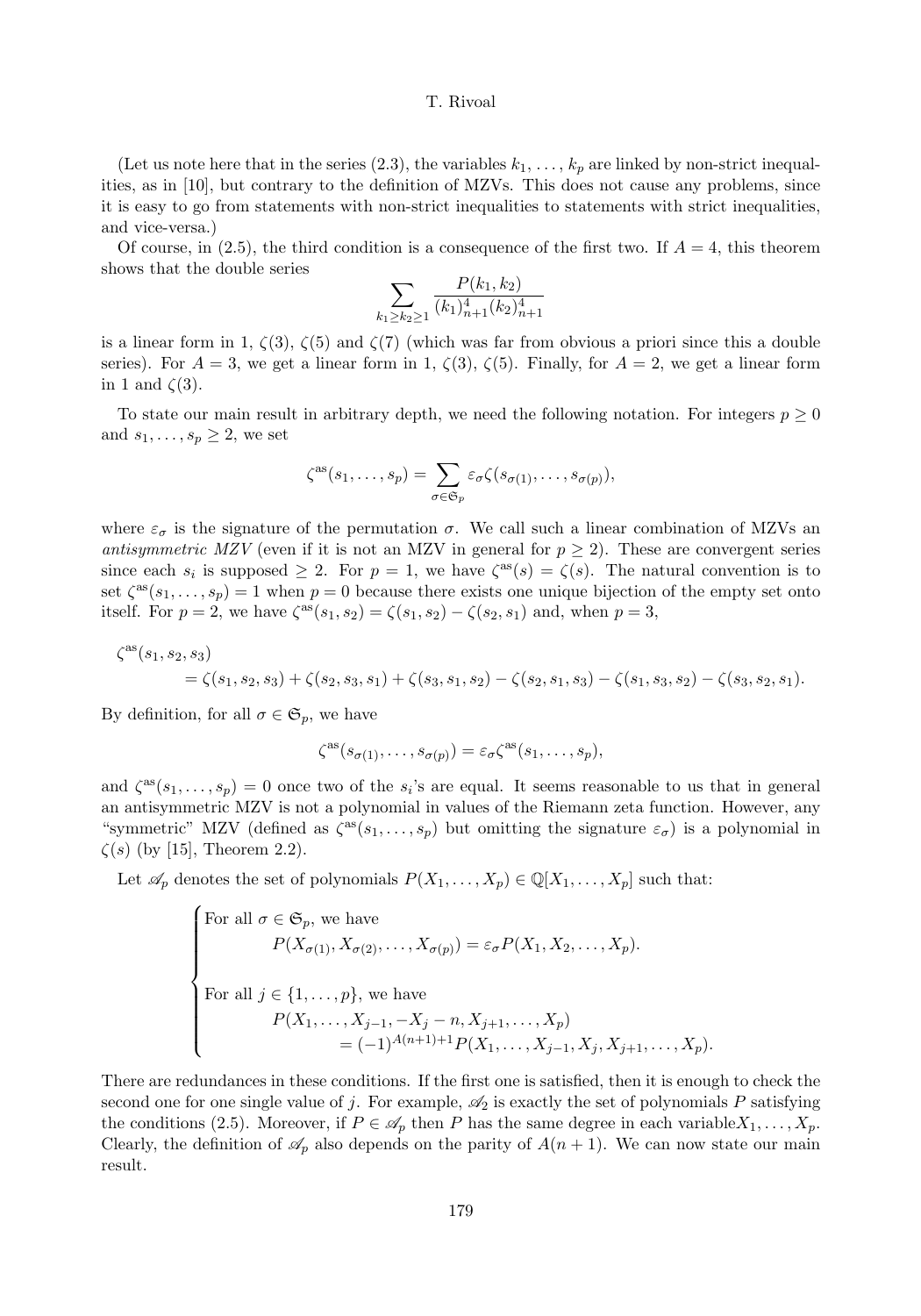**Theorem 2.6.** Consider integers  $n \geq 0$  and  $A, p \geq 1$ , with n even. Let  $P \in \mathscr{A}_p$  be of degree  $\leq A(n+1)-2$  in each of the variables. Then, the series

$$
\sum_{k_1 \ge \dots \ge k_p \ge 1} \frac{P(k_1, \dots, k_p)}{(k_1)_{n+1}^A \dots (k_p)_{n+1}^A} \tag{2.6}
$$

is a rational linear combination of products of the form

$$
\zeta(s_1)\ldots\zeta(s_q)\zeta^{as}(s'_1,\ldots,s'_{q'}),
$$

where

$$
\begin{cases}\n q, q' \geq 0 \text{ integers such that } 2q + q' \leq p, \\
 s_1, \dots, s_q, s'_1, \dots, s'_{q'} \text{ odd integers } \geq 3, \\
 s_i \leq 2A - 1 \text{ for all } i \in \{1, \dots, q\}, \\
 s'_i \leq A \text{ for all } i \in \{1, \dots, q'\}.\n\end{cases}
$$
\n(2.7)

When  $q' = 0$ , the antisymmetric MZV  $\zeta^{as}(s'_1, \ldots, s'_{q'})$  is equal to 1 and we obtain a product of values of  $\zeta$  at odd integers. When  $q = q' = 0$ , this product is empty and we obtain 1.

If  $p = 1$ , Theorem 2.6 states that (2.6) is a linear combination of 1 and the  $\zeta(s)$  with odd s such that  $3 \leq s \leq A$ : this is just Theorem 2.3.

If  $p = 2$ , we obtain exactly Theorem 2.5.

If  $p = 3$ , the theorem states that the series is a linear combination of

- products of at most two values of  $\zeta$  at odd integers  $\geq 3$ ,
- antisymmetric MZVs  $\zeta^{as}(s_1, s_2)$  with  $s_1, s_2 \geq 3$  odd,
- antisymmetric MZVs  $\zeta^{as}(s_1, s_2, s_3)$  with  $s_1, s_2, s_3 \geq 3$  odd.

In depth  $p \ge 4$ , terms such as  $q \ge 1$  and  $q' \ge 2$  can appear: it seems that the series is not always the sum of a polynomial in values of  $\zeta(s)$  (with s odd) and of a linear combination of antisymmetric MZVs  $\zeta^{as}(s_1,\ldots,s_q)$  with  $s_1,\ldots,s_q$  odd.

#### 2.3 Corollaries and examples

When  $A \leq 2$ , we necessarily have  $q' = 0$  in all the products, which implies the following corollary.

**Corollary 2.7.** Under the hypotheses of Theorem 2.6, if  $A \leq 2$ , then the series (2.6) is a polynomial in  $\zeta(3)$  with rational coefficients.

Theorem 2.6 also contains, for example, the following special case.

**Corollary 2.8.** Consider integers  $n, r, t, \varepsilon \geq 0$  and  $A, p \geq 1$ , with n even, such that

$$
\varepsilon \equiv A \bmod 2
$$

and

$$
\varepsilon + (4r + 2)p + 2t \le (A - 1)(n + 1) + 4r.
$$

Then, the convergent series

$$
\sum_{k_1 \geq \ldots \geq k_p \geq 1} \left[ \prod_{i=1}^p (k_i + \frac{n}{2}) \right]^{\varepsilon} \frac{\left[ \prod_{1 \leq i < j \leq p} (k_i - k_j - r)_{2r+1} (k_i + k_j + n - r)_{2r+1} \right] \left[ \prod_{i=1}^p (k_i - t)_{2t+n+1} \right]}{(k_1)_{n+1}^A \ldots (k_p)_{n+1}^A}
$$

is a linear combination as described in Theorem 2.6.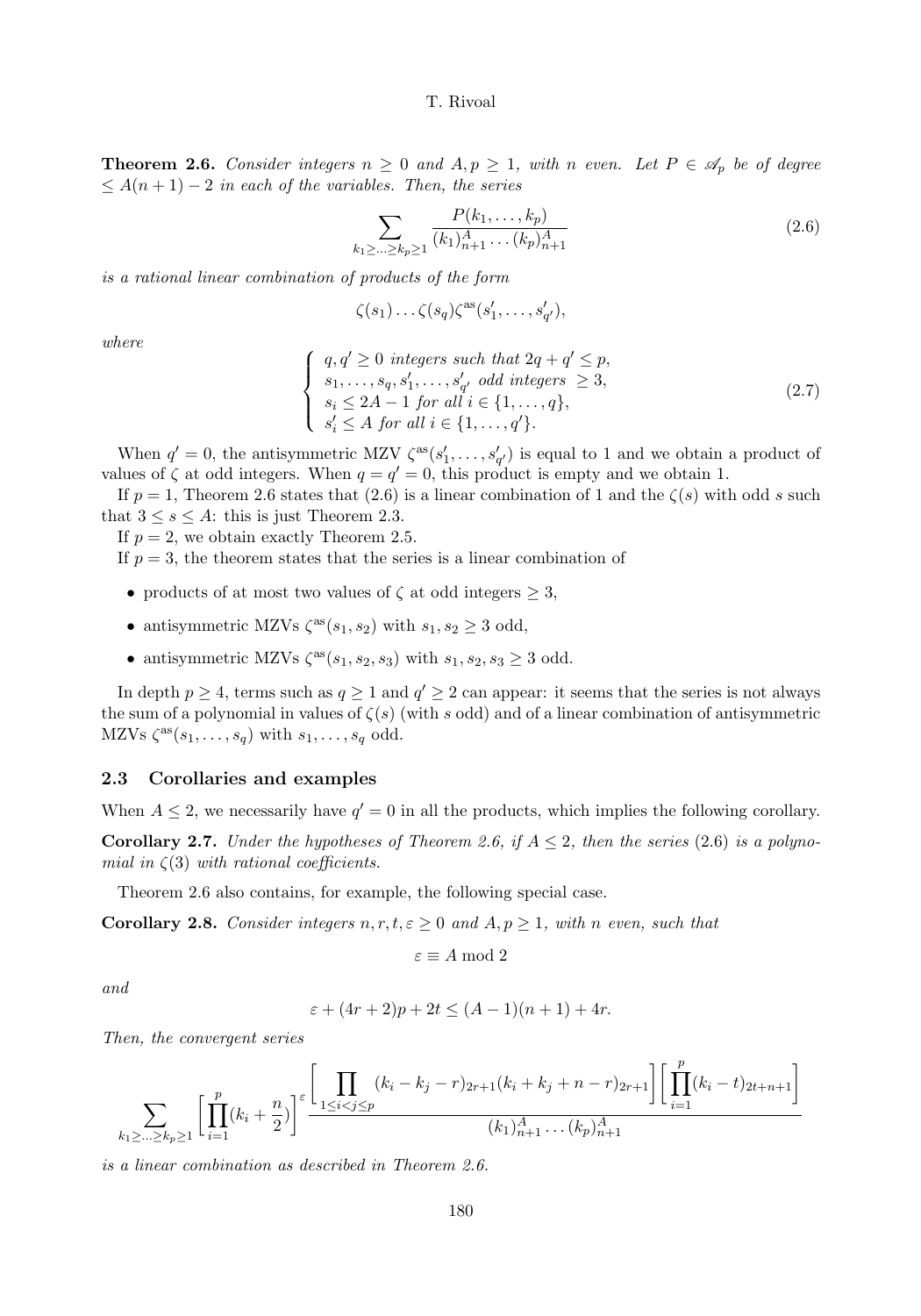An example of application of this corollary is the following series (in which we take  $t = 0$  and the Pochhammer symbols  $(k_i)_{n+1}$  at the numerator cancel out with those at the denominator):

$$
\sum_{k_1 \ge k_2 \ge k_3 \ge 1} (k_1 + \frac{1}{2}) (k_2 + \frac{1}{2}) (k_3 + \frac{1}{2})
$$
\n
$$
\times \frac{(k_1 - k_2)(k_2 - k_3)(k_1 - k_3)(k_1 + k_2 + 1)(k_1 + k_3 + 1)(k_2 + k_3 + 1)}{(k_1)_2^4 (k_2)_2^4 (k_3)_2^4}
$$
\n
$$
= -\frac{1}{4} - \zeta(3) + \frac{1}{4} \zeta(5) + \zeta(3)^2 - \frac{1}{4} \zeta(7).
$$

$$
\sum_{k_1 \ge k_2 \ge 1} (k_1 + \frac{1}{2}) (k_2 + \frac{1}{2}) \frac{(k_1 - k_2 - 1)_3 (k_1 + k_2)_3 (k_1 - 1)_4 (k_2 - 1)_4}{(k_1)_2^7 (k_2)_2^7}
$$
  
= -1156 + 891 \zeta(3) +  $\frac{189}{2}$  \zeta(5) + 78 (\zeta(5, 3) - \zeta(3, 5)).

The right hand sides are computed by applying our algorithm [9] to the left hand sides.

Finally, let us mention that the series described in the above theorems are related to the multiple hypergeometric series that can be associated to root systems: see [7, 8] for example as well as the discussion in [11].

# References

- [1] G. E. Andrews, Problems and prospects for basic hypergeometric functions, Theory and application of special functions, R. A. Askey, ed., Math. Res. Center, Univ. Wisconsin, Publ. No. 35, Academic Press, New York, pp. 191–224, 1975.
- [2] R. Apéry, Irrationalité de  $\zeta(2)$  et  $\zeta(3)$ , Journées Arithmétiques (Luminy, 1978), Astérisque, no. 61, 1979, p. 11–13.
- [3] W. N. Bailey, Generalized hypergeometric series, Cambridge University Press, Cambridge, 1935.
- $[4]$  K. Ball and T. Rivoal, Irrationalité d'une infinité de valeurs de la fonction zêta aux entiers impairs, Invent. Math. **146** (2001), no. 1, p. 193-207.
- [5] F. Beukers, A note on the irrationality of  $\zeta(2)$  and  $\zeta(3)$ , Bull. London Math. Soc. 11 (1979), 268–272.
- [6] F. Beukers, Padé approximations in Number Theory in "Padé approximation and its applications", Amsterdam 1980, LNM 888, 90–99, Springer (1981).
- [7] G. Bhatnagar and M. Schlosser,  $C_n$  and  $D_n$  very well-poised  $_{10}\phi_9$  transformations, Constr. Approx. 14 (1998), p. 531–567.
- [8] H. Coksun, An Elliptic  $BC_n$  Bailey Lemma, Multiple Rogers–Ramanujan Identities and Euler's Pentagonal Number Theorems, Trans. Am. Math. Soc. 360.10 (2008), 5397–5433.
- [9] J. Cresson, S. Fischler and T. Rivoal, Algorithm available at http://www.math.u-psud.fr/~fischler/algo.html.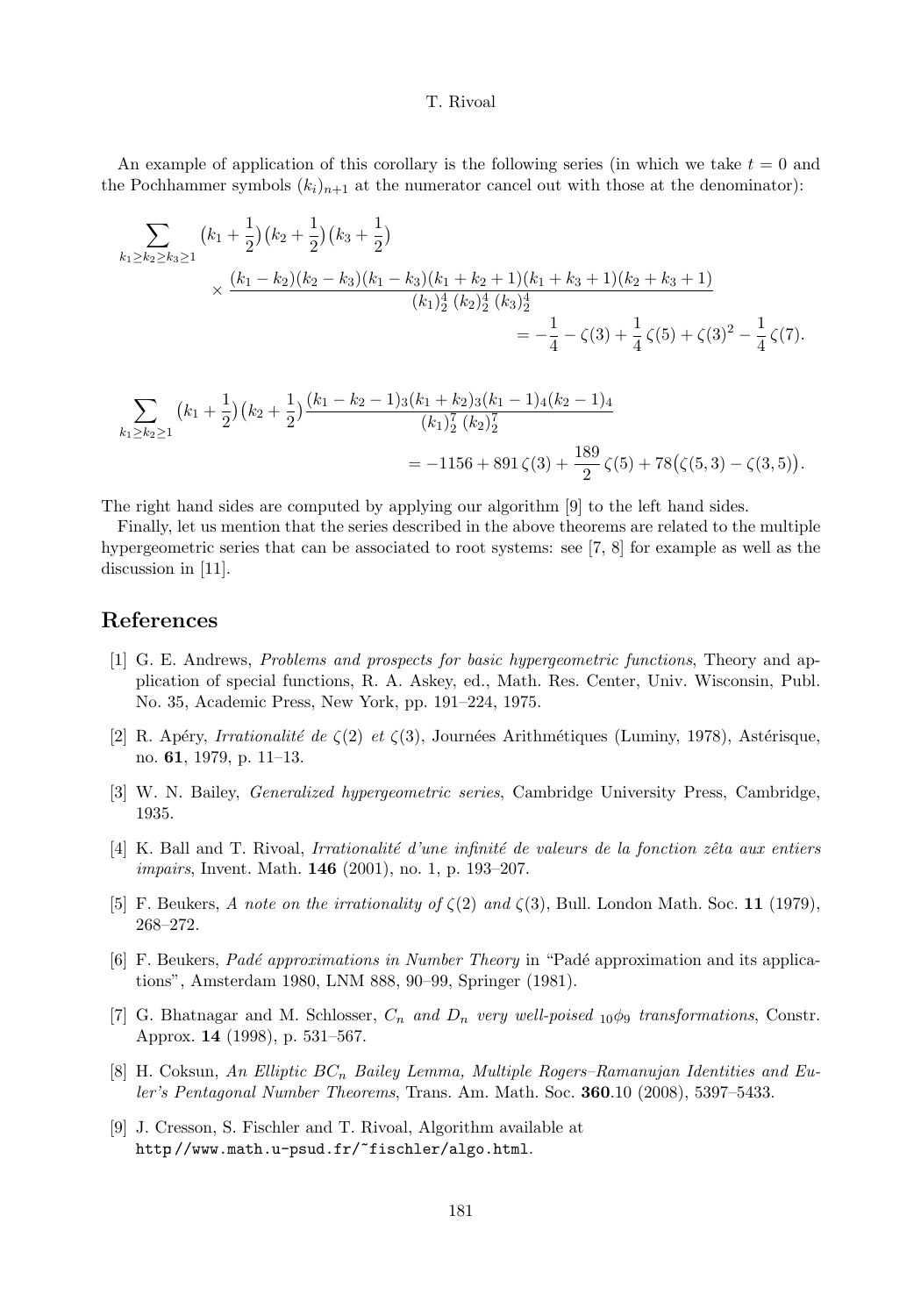- [10] J. Cresson, S. Fischler and T. Rivoal *Séries hypergéométriques multiples et polyzêtas*, Bull. SMF 136.1 (2008), 97–145.
- [11] J. Cresson, S. Fischler and T. Rivoal, *Phénomènes de symétrie dans des formes linéaires en*  $polyzêtas, J. reine angew. Math. 617 (2008), 109-152.$
- [12] S. Fischler, *Irrationalité de valeurs de zêta (d'après Apéry, Rivoal, ...)*, Sém. Bourbaki 2002/03, Astérisque 294, 2004, exp. no. 910, p. 27–62.
- [13] A. Goncharov, Multiple polylogarithms and mixed Tate motives, preprint available at http://front.math.ucdavis.edu/math.AG/0103059, 2001.
- [14] L.A. Gutnik, The irrationality of certain quantities involving  $\zeta(3)$ , Russ. Math. Surv. **34.3** (1979), 200. In russian in Acta Arith. 42.3 (1983), 255–264.
- [15] M. Hoffman, Multiple harmonic series, Pacific J. of Math. 152 (1992), p. 275–290.
- [16] G. Gasper and M. Rahman, Basic hypergeometric series, Encyclopedia of Mathematics And Its Applications 35, Cambridge University Press, Cambridge, 1990.
- [17] C. Krattenthaler and T. Rivoal, *Hypergéométrie et fonction zêta de Riemann*, Memoirs of the AMS 186 (2007), 93 pages.
- [18] Yu.V. Nesterenko, On the linear independence of numbers, Mosc. Univ. Math. Bull.40.1 (1985), 69–74, translation of Vest. Mosk. Univ., Ser. I (1985), no. 1, 46–54.
- $[19]$  T. Rivoal, La fonction zêta de Riemann prend une infinité de valeurs irrationnelles aux entiers impairs, C. R. Acad. Sci. Paris, Ser. I 331 (2000), no. 4, p. 267–270.
- [20] T. Rivoal, Irrationalité d'au moins un des neuf nombres  $\zeta(5)$ ,  $\zeta(7)$ ,..., $\zeta(21)$ , Acta Arith. 103.2 (2002), 157–167.
- $[21]$  T. Rivoal, *Séries hypergéométriques et irrationalité des valeurs de la fonction zêta de Riemann*, J. Théor. Nombres Bordeaux 15.1 (2003), 351–365.
- [22] L. J. Slater, Generalized hypergeometric functions, Cambridge University Press, Cambridge, 1966.
- [23] V. Sorokin, Apéry's theorem, Vestnik Moskov. Univ. Ser. I Mat. Mekh. [Moscow Univ. Math. Bull.] 53 (1998), no. 3, p. 48–53 [48–52].
- [24] T. Terasoma, Mixed Tate motives and multiple zeta values, Invent. Math. 149 (2002), no. 2, p. 339–369.
- [25] D. Vasilyev, Approximations of zero by linear forms in values of the Riemann zeta-function, Doklady Nats. Akad. Nauk Belarusi 45 (2001), no. 5, p. 36–40, in russian ; extended version in english anglais : On small linear forms for the values of the Riemann zeta-function at odd points, preprint no.1 (558), Nat. Acad. Sci. Belarus, Institute Math., Minsk (2001), 14 pages.
- [26] M. Waldschmidt, Valeurs zêta multiples : une introduction, J. Théor. Nombres Bordeaux 12 (2000), no. 2, p. 581–595.
- [27] S. Zlobin, Expansion of multiple integrals in linear forms, Mat. Zametki [Math. Notes] 77 (2005), no. 5, 683–706 [630–652].